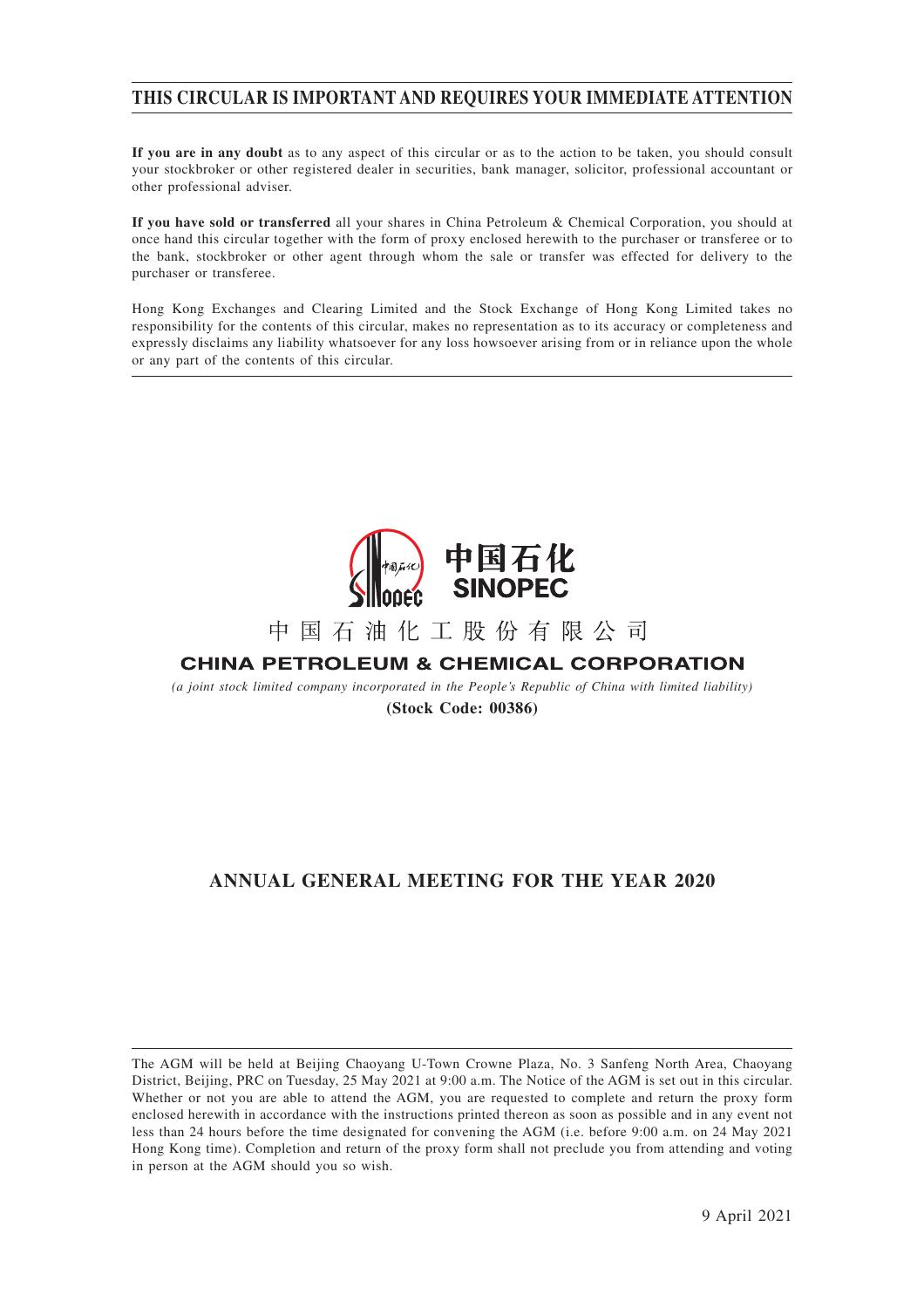## **CONTENTS**

### *Page*

|                                                      | 1              |
|------------------------------------------------------|----------------|
|                                                      | 3              |
| L                                                    | 3              |
| П.                                                   | $\overline{4}$ |
| Ш.                                                   | $\overline{4}$ |
| IV.                                                  | 6              |
| V.                                                   | $\overline{7}$ |
| VI.                                                  | $\tau$         |
| Appendix I – Details of the Proposed Directors       | 9              |
| - Details of the Proposed Supervisors<br>Appendix II | 15             |
| Notice of Annual General Meeting for the year 2020   | 17             |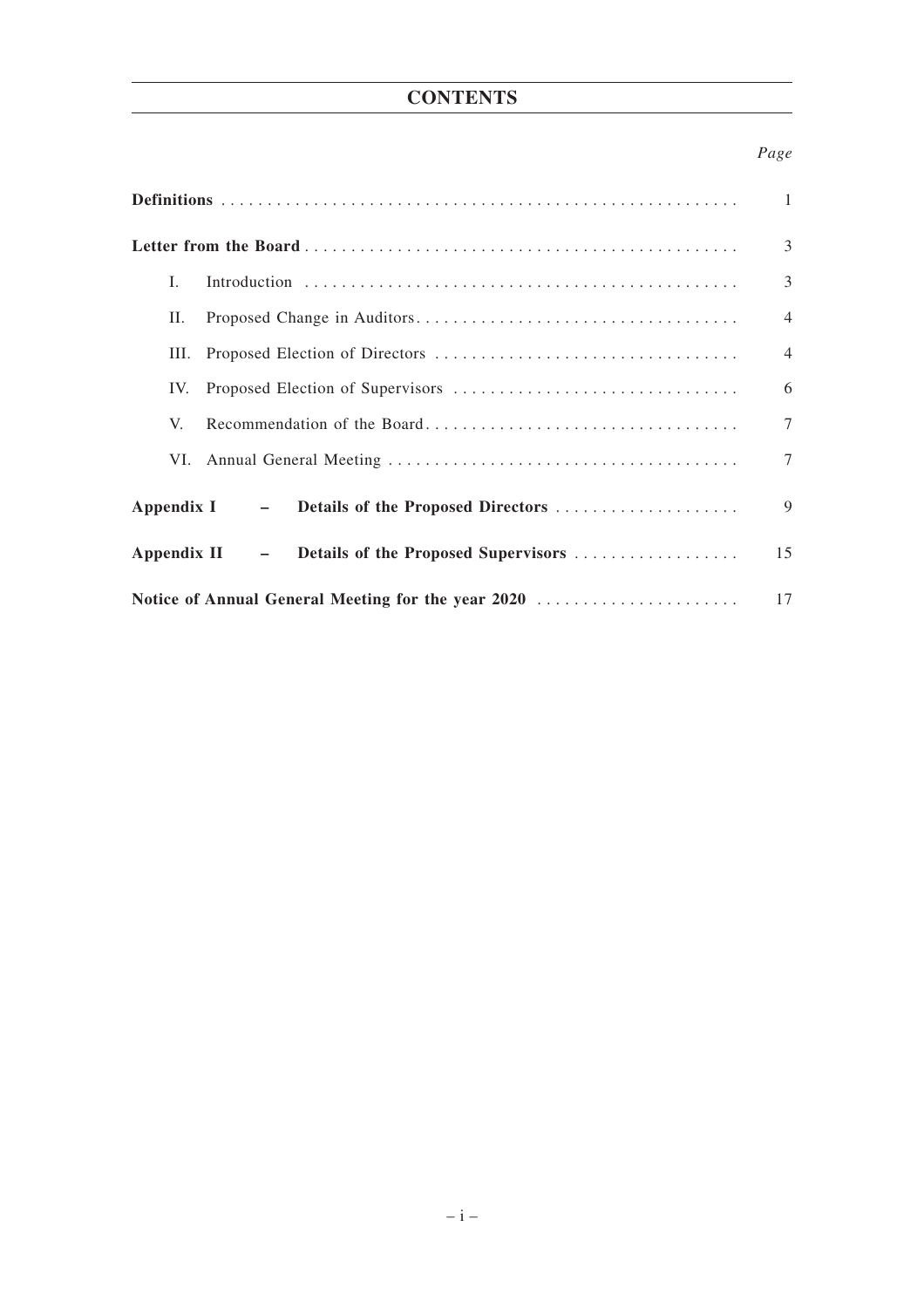*In this circular, unless otherwise indicated in the context, the following expressions have the meaning set out below:*

| "A Share(s)"                      | domestic shares with nominal value of RMB1.00 each in<br>the share capital of Sinopec Corp. which are listed on the<br>Shanghai Stock Exchange;                                                                   |
|-----------------------------------|-------------------------------------------------------------------------------------------------------------------------------------------------------------------------------------------------------------------|
| "A Shareholder(s)"                | holders of A Share $(s)$ ;                                                                                                                                                                                        |
| "Annual General<br>Meeting"/"AGM" | the annual general meeting of Sinopec Corp. for 2020 to<br>be held at Beijing Chaoyang U-Town Crowne Plaza, No.<br>3 Sanfeng North Area, Chaoyang District, Beijing, PRC<br>on Tuesday, 25 May 2021 at 9:00 a.m.; |
| "Articles of Association"         | the articles of association of Sinopec Corp. as amended,<br>revised or supplemented from time to time;                                                                                                            |
| "Board"                           | the board of directors of Sinopec Corp.;                                                                                                                                                                          |
| "Board of Supervisors"            | the board of supervisors of Sinopec Corp.;                                                                                                                                                                        |
| "Company"/"Sinopec Corp."         | China Petroleum & Chemical Corporation, a joint stock<br>limited company incorporated in the PRC with limited<br>liability;                                                                                       |
| " $Directory$ "                   | the director(s) of Sinopec Corp.;                                                                                                                                                                                 |
| "Executive Director"              | the executive director of Sinopec Corp.;                                                                                                                                                                          |
| "H Share(s)"                      | overseas listed foreign shares with nominal value of<br>RMB1.00 each in the share capital of Sinopec Corp.<br>which are listed on the Stock Exchange and traded in<br>Hong Kong dollars;                          |
| "H Shareholder(s)"                | holders of $H$ Share(s);                                                                                                                                                                                          |
| "Hong Kong"                       | the Hong Kong Special Administrative Region of the<br>PRC;                                                                                                                                                        |
| "Hong Kong Listing Rules"         | The Rules Governing the Listing of Securities on The<br>Stock Exchange of Hong Kong Limited;                                                                                                                      |
| " $INED(s)$ "                     | the independent non-executive Director(s) of Sinopec<br>Corp.;                                                                                                                                                    |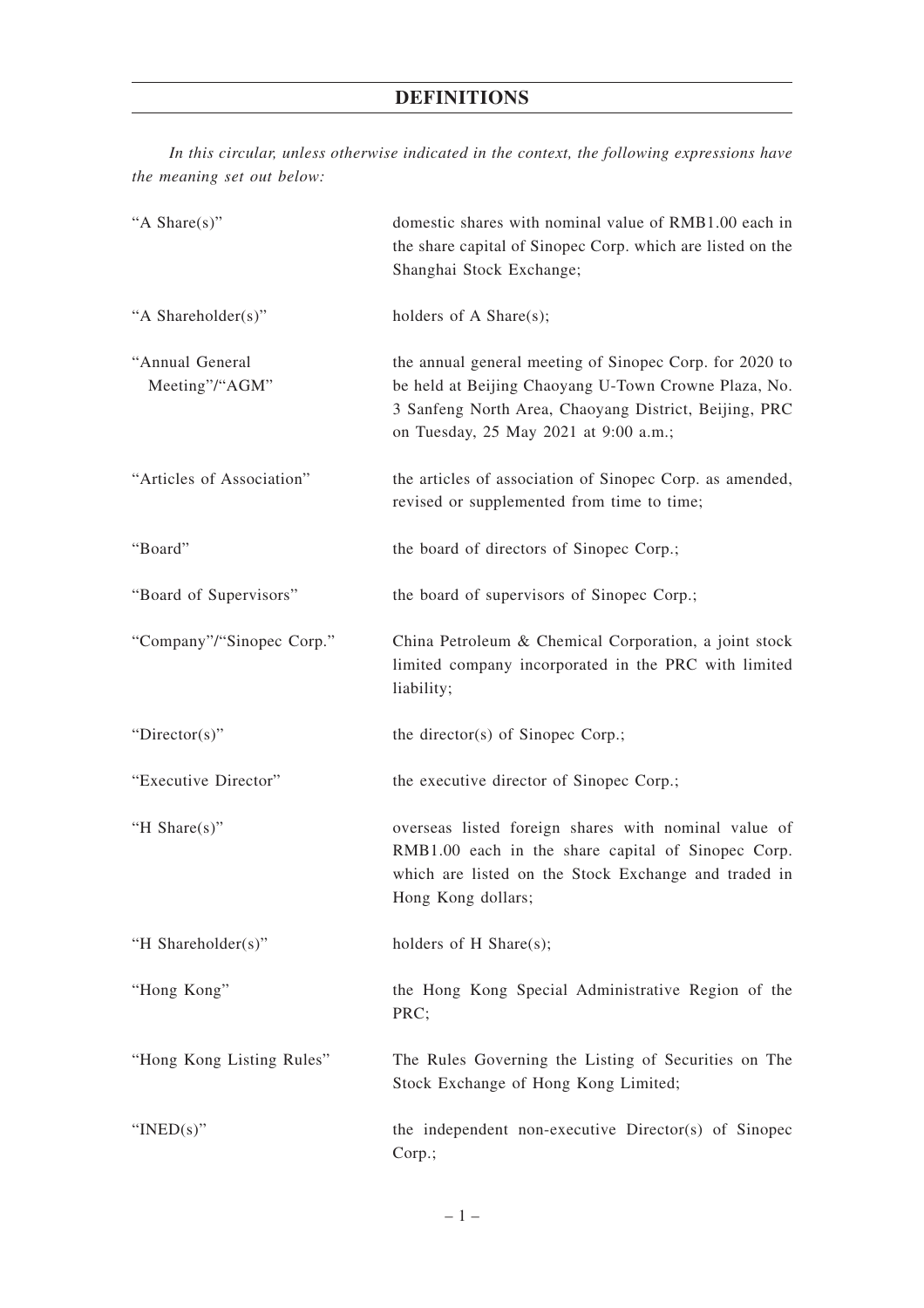## **DEFINITIONS**

| "Non-executive Director(s)" | the non-executive Director(s) of Sinopec Corp.;                                                                                             |
|-----------------------------|---------------------------------------------------------------------------------------------------------------------------------------------|
| "PRC" or "China"            | the People's Republic of China;                                                                                                             |
| "PRC Company Law"           | Company Law of the People's Republic of China;                                                                                              |
| "RMB"                       | Renminbi, the lawful currency of PRC;                                                                                                       |
| "Share $(s)$ "              | ordinary shares in the share capital of Sinopec Corp. with<br>a nominal value of RMB1.00 each, comprising the A<br>Shares and the H Shares; |
| "Shareholder(s)"            | holder(s) of the Company's Share(s);                                                                                                        |
| "Stock Exchange"            | The Stock Exchange of Hong Kong Limited; and                                                                                                |
| "Supervisor(s)"             | the Supervisor(s) of Sinopec Corp.                                                                                                          |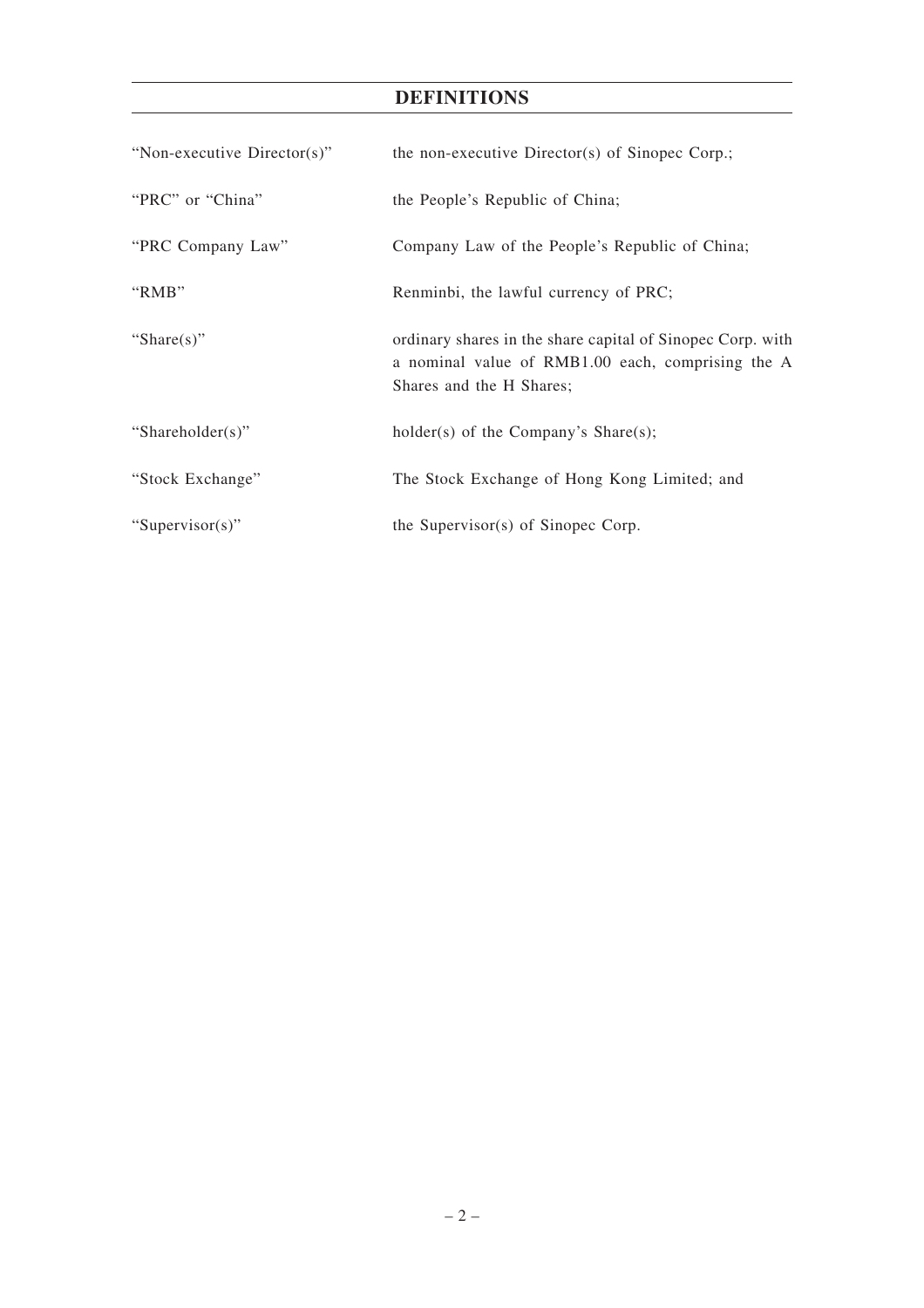

中国石油化工股份有限公司

## **CHINA PETROLEUM & CHEMICAL CORPORATION**

*(a joint stock limited company incorporated in the People's Republic of China with limited liability)* **(Stock Code: 00386)**

*Executive Directors:* Ma Yongsheng Yu Baocai Liu Hongbin Ling Yiqun

*Registered Office:* 22 Chaoyangmen North Street Chaoyang District Beijing 100728 PRC

*Non-Executive Directors:* Zhang Yuzhuo Zhang Shaofeng

*Independent Non-Executive Directors:* Tang Min Cai Hongbin Ng, Kar Ling Johnny

9 April 2021

*To the Shareholders*

#### **ANNUAL GENERAL MEETING FOR THE YEAR 2020**

#### **I. INTRODUCTION**

Reference is made to (i) the announcement in relation to proposed change in auditors dated 26 March 2021, and (ii) the announcement in relation to proposed appointment of Directors and Supervisors of the Company dated 26 March 2021. The purpose of this circular is to provide you with further information in relation to the proposed resolutions at AGM to enable you to make an informed decision on whether to vote for or against the proposed resolutions at the AGM. For the details of the proposed resolutions at the AGM, please also refer to the AGM notice enclosed herewith this circular.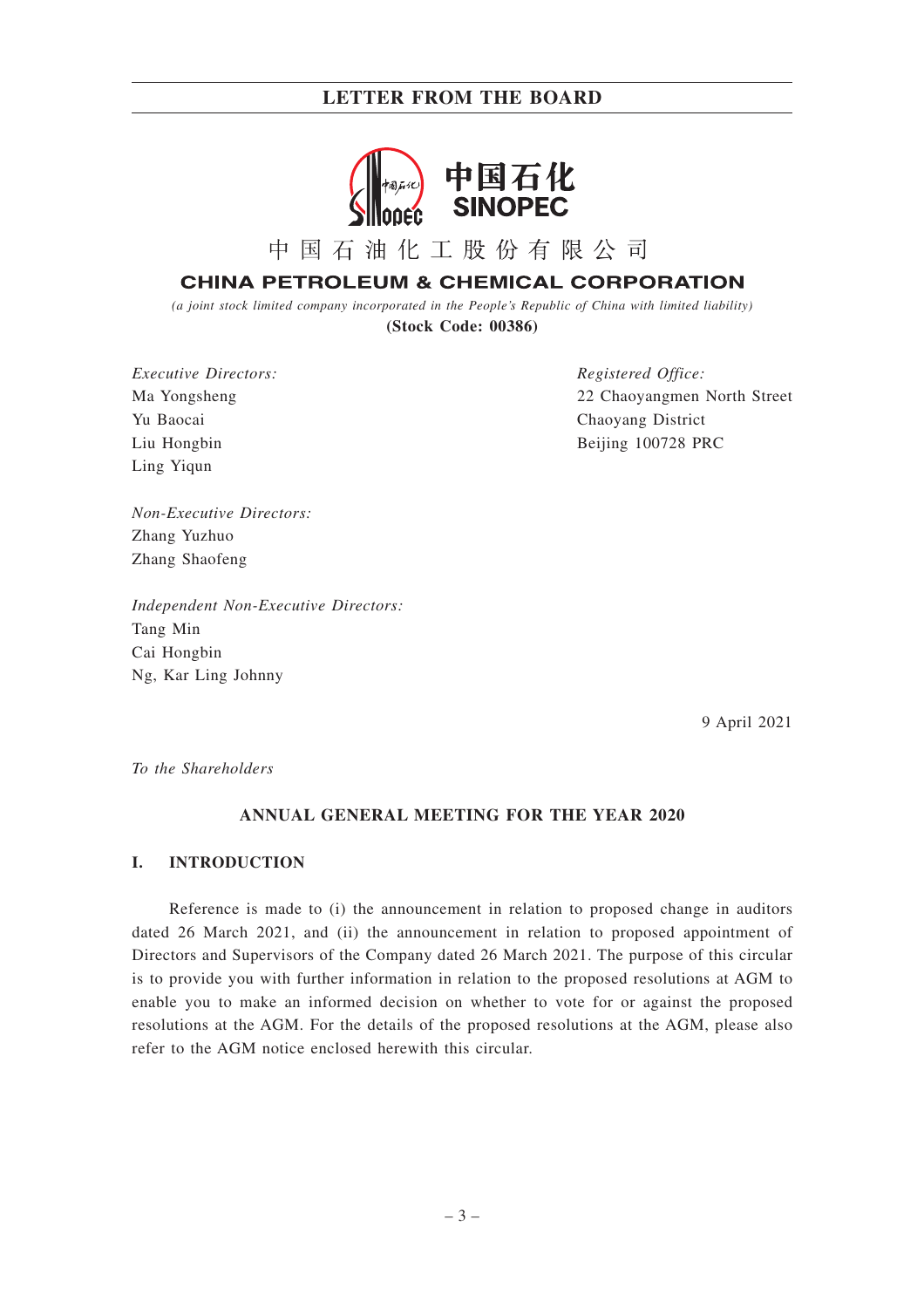#### **II. PROPOSED CHANGE IN AUDITORS**

The Board has resolved to appoint KPMG and KPMG Huazhen (Special General Partnership) as the external auditors of the Company for the year 2021 (the "**Proposed Change in Auditors**"). The Proposed Change in Auditors is subject to the approval by the Shareholders at the AGM.

According to the relevant regulations issued by the Ministry of Finance of the People's Republic of China and the State-owned Assets Supervision and Administration Commission of the State Council of the People's Republic of China (the "**SASAC**"), there are restrictions in respect of the number of years of audit services that an accounting firm can continuously provide to the Company (the "**SASAC Rotation Requirements**"). PricewaterhouseCoopers and PricewaterhouseCoopers Zhong Tian LLP (collectively, the "**Original Auditors**") will respectively retire as the external auditors of the Company due to the SASAC Rotation Requirements. The Board has resolved to appoint KPMG and KPMG Huazhen (Special General Partnership) as the external auditors of the Company for the year 2021. The Company has thoroughly communicated with the Original Auditors in respect of the Proposed Change in Auditors, and the Original Auditors had no objection to the Proposed Change in Auditors. Each of PricewaterhouseCoopers and PricewaterhouseCoopers Zhong Tian LLP has confirmed that there are no matters in relation to their retirement which should be brought to the attention of the Shareholders. The Board is not aware of any matters in relation to the Proposed Change in Auditors that need to be brought to the attention of the Shareholders of the Company.

The Board proposed the grant of authorisation to the Board by Shareholders at the AGM to determine the auditors' remuneration for the year ending 31 December 2021.

#### **III. PROPOSED ELECTION OF DIRECTORS**

The tenure of office of the seventh session of the Board will expire in May 2021. The elections of Directors is subject to the shareholders' approval by way of ordinary resolutions at the AGM.

The following candidates have been nominated for election as directors ("**Director Candidates**") of the eighth session of the Board:

**Name Position**

| Non-executive Director |
|------------------------|
| Executive Director     |
| Non-executive Director |
| Executive Director     |
| Executive Director     |
| Executive Director     |
| Executive Director     |
|                        |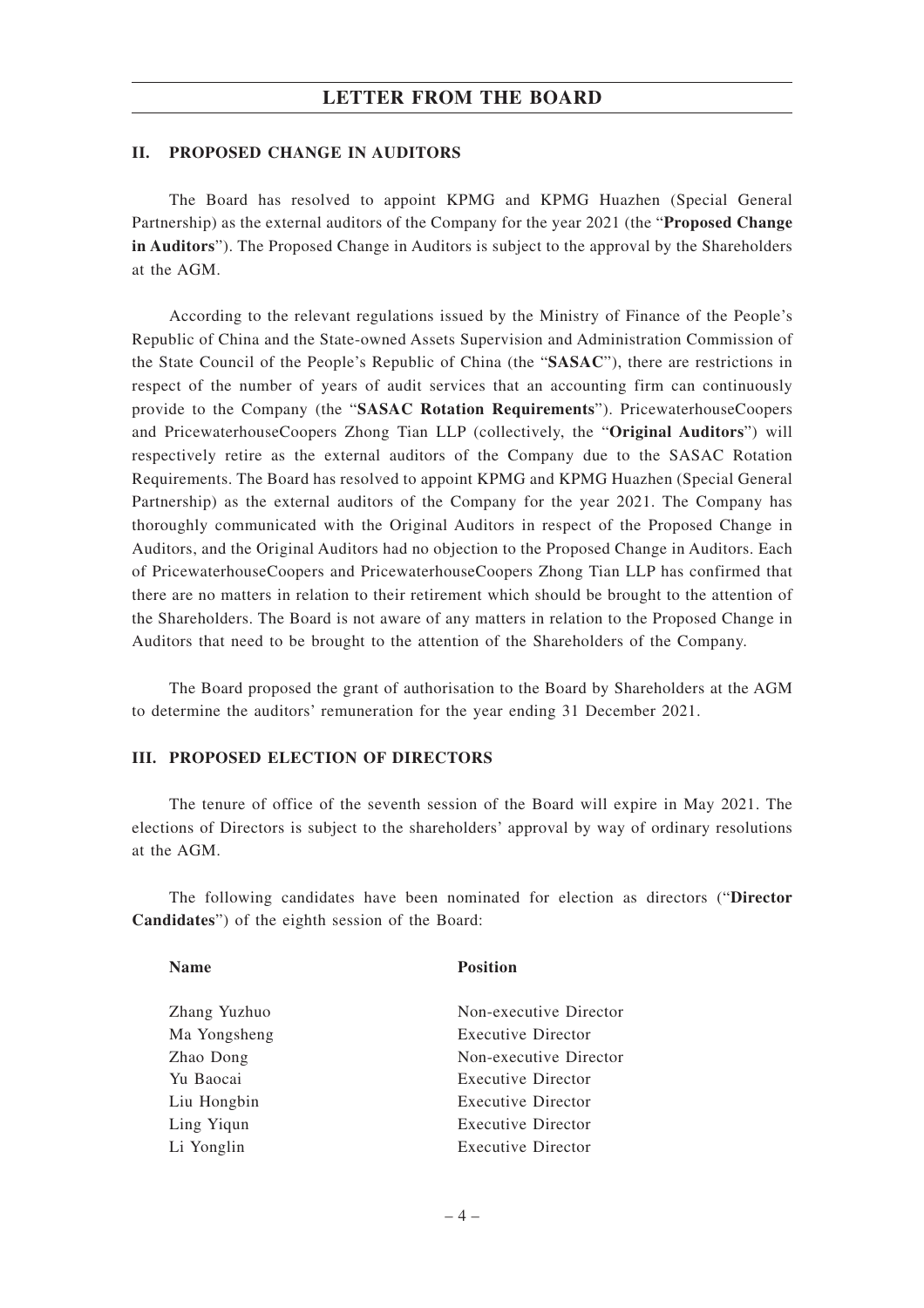#### **Name Position**

| Cai Hongbin         | Independent Non-executive Director |
|---------------------|------------------------------------|
| Ng, Kar Ling Johnny | Independent Non-executive Director |
| Shi Dan             | Independent Non-executive Director |
| Bi Mingjian         | Independent Non-executive Director |
|                     |                                    |

Details of the Director Candidates are set out in the Appendix I to this circular.

In relation to proposed election of each of Mr. Cai Hongbin, Mr. Ng, Kar Ling Johnny, Ms. Shi Dan and Mr. Bi Mingjian as an INED, the Board and the Nomination Committee of the Company have complied with the Board diversity policy and the nomination procedures for Directors of the Company, taking into account the Company's development strategy, the expertise and experience required for the overall operation of the Board as well as the candidates' cultural and educational background, gender, age and other factors. The Board is of the view that the proposed elections of the above INED candidates are in the interests of the Company and its Shareholders as a whole in that such candidates are equipped with knowledge in operation of listed company, the necessary professional experience in economics, finance, management, investment, compliance and other aspects to fulfil his or her role as an INED as well as the ability to provide independent, fair and objective opinions on corporate affairs. The Board is of the view that Mr. Cai Hongbin, with rich experience in finance and economy, and Mr. Ng, Kar Ling Johnny, with rich experience in finance and auditing, have served as INEDs of the Company for three years and made considerable contributions to the reform, development and compliance operation of the Company. Ms. Shi Dan is an expert in the field of industry and energy economy and has profound insights addressing climate change and in green and low-carbon development, which is conducive to the sustainable development of the Company and will enhance the diversity of the Board composition. Mr. Bi Mingjian has over 30 years' professional experience in the field of finance and profound understanding of the history of state-owned enterprises' reform and development, which in combination with his rich working experience in listed company, will enable him to provide the Company with professional insight in terms of finance, strategy, investment, international development and other aspects.

Other than disclosed in this circular, none of the above Director Candidates has served as directors of other listed companies in the past three years and none of them has any relationship with any other directors, supervisors, senior management or substantial shareholders or controlling shareholder of Sinopec Corp. As at the date of this circular, apart from 13,000 A shares of Sinopec Corp. held by Mr. Ling Yiqun, none of them has any interest in the shares of Sinopec Corp. within the meaning of Part XV of the Securities and Futures Ordinance. None of the Director Candidates has received any regulatory sanction imposed by the China Securities Regulatory Commission, or stock exchanges or any other government authority.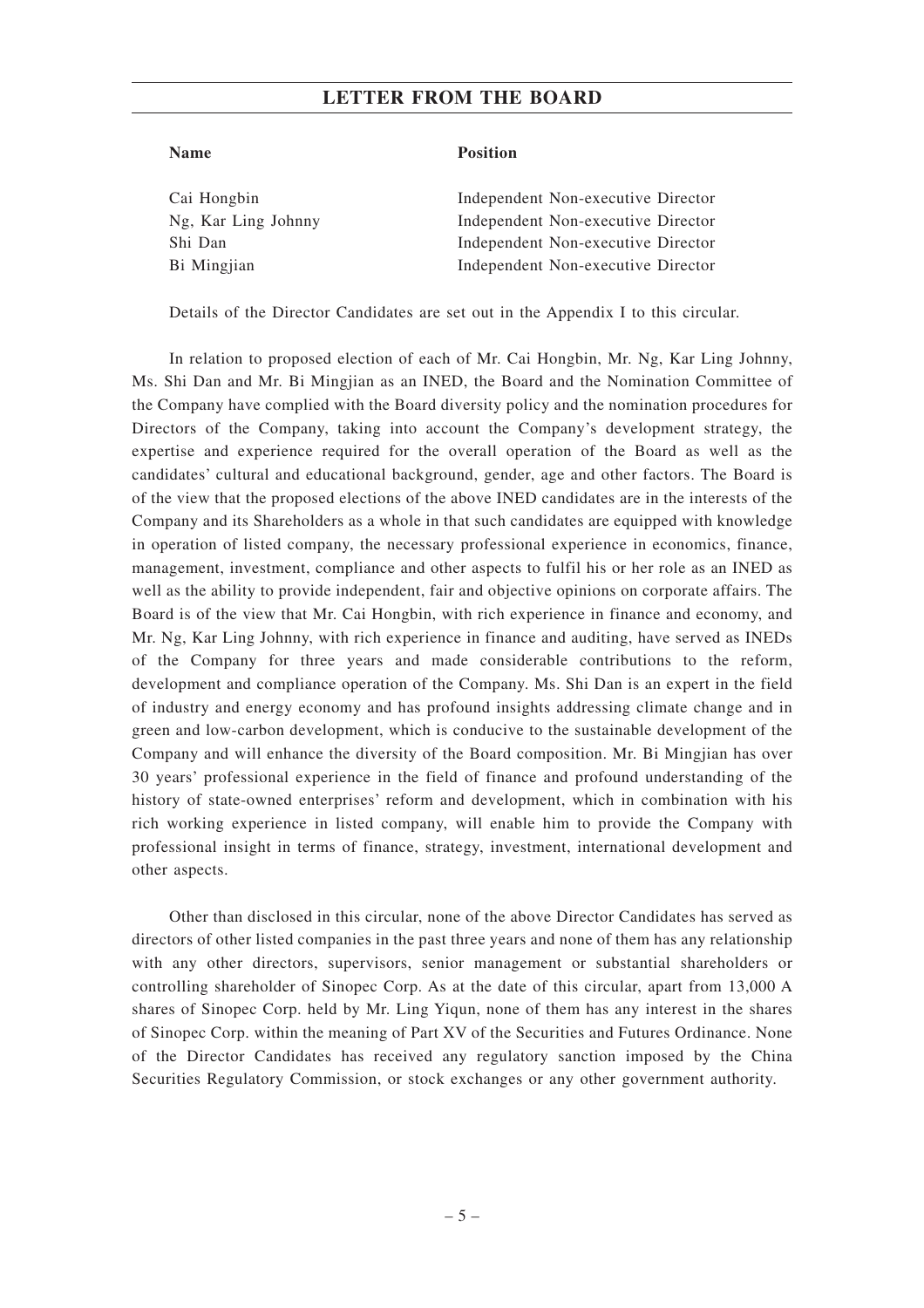Each of the Director Candidates listed above, once elected at the AGM, will enter into a service contract with Sinopec Corp. Pursuant to the provisions in the relevant service contracts, the term of each of the Director shall start from the date when his appointment is approved by the AGM to the date when the term of the eighth session of the Board expires, and the remunerations for the services provided by Executive Directors under their service contracts will be determined according to relevant laws and regulations and "Measures for Implementation of Remuneration Packages for Senior Management of Sinopec Corp". The "Measures for Implementation of Remuneration Packages for Senior Management of Sinopec Corp." stipulates that the specific amount of remunerations will consist of a base salary, performance bonus and mid-term and long-term incentive, with specific reference to the functions, responsibilities of the respective employee and also performance of Sinopec Corp. as a whole. The emolument for services provided by INED under the service contract is RMB450,000 per year (before tax). The Non-executive Directors will not receive remunerations from Sinopec Corp. Sinopec Corp. will disclose in its annual report the remunerations obtained by the relevant Directors of Sinopec Corp. during the relevant reporting period.

Other than those disclosed herein, there are no other matters in relation to the Director Candidates which should be disclosed to the Shareholders or matters which would require disclosure under rule  $13.51(2)(h)$  to  $13.51(2)(v)$  of the Hong Kong Listing Rules.

#### **IV. PROPOSED ELECTION OF SUPERVISORS**

The tenure of office of the seventh session of the Board of Supervisors will expire in May 2021. The elections of the non-employee representative supervisors are subject to the shareholders' approval by way of ordinary resolutions at the AGM.

The following persons have been nominated for election as the non-employee representative supervisors ("**Supervisor Candidates**") of the eighth session of the Board of Supervisors:

| <b>Name</b>    | <b>Position</b>            |
|----------------|----------------------------|
| Zhang Shaofeng | External Supervisor        |
| Jiang Zhenying | <b>External Supervisor</b> |
| Zhang Zhiguo   | <b>External Supervisor</b> |
| Yin Zhaolin    | External Supervisor        |
| Zhou Liwei     | <b>External Supervisor</b> |
| Guo Hongjin    | Internal Supervisor        |

Details of the Supervisor Candidates are set out in the Appendix II to this circular.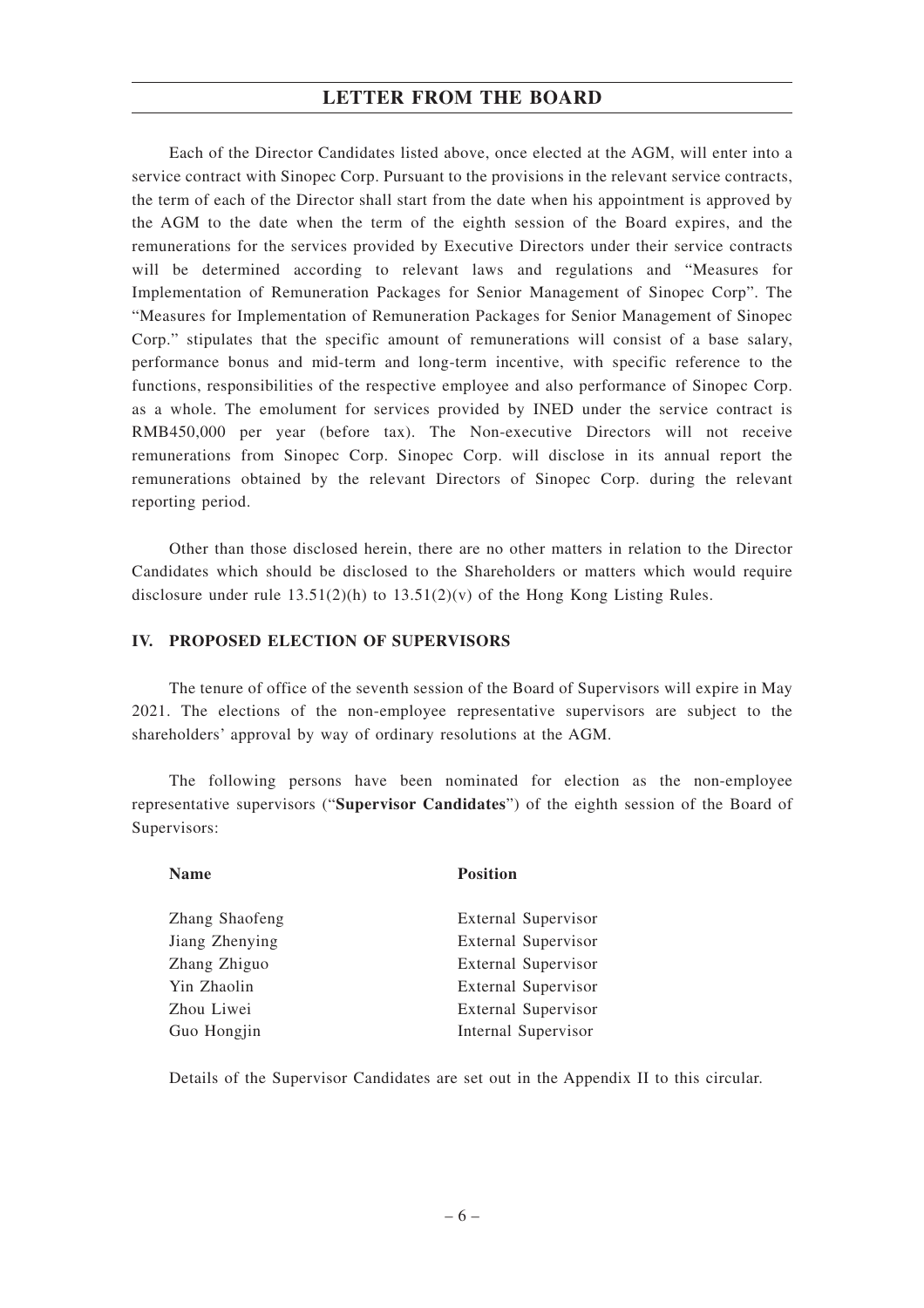Other than disclosed in this circular, none of the above Supervisors Candidates has served as directors of other listed companies in the past three years and none of them has any relationship with any other directors, supervisors, senior management or substantial shareholders or controlling shareholder of Sinopec Corp. As at the date of this circular, none of them has any interest in the shares of Sinopec Corp. within the meaning of Part XV of the Securities and Futures Ordinance. None of the Supervisor Candidates has received any regulatory sanction imposed by the China Securities Regulatory Commission, stock exchanges or any other government authority.

Each of the above Supervisor Candidates once approved at the AGM, will enter into a service contract with Sinopec Corp. Pursuant to the provisions in the relevant service contracts, the term of each of the Supervisors shall start from the date on which his appointment is approved by the AGM to the date when the term of the eighth session of the Board of Supervisors expires, and the remunerations for the services provided by the internal supervisors will be determined according to relevant laws and regulations and "Measures for Implementation of Remuneration Packages for Senior Management of Sinopec Corp.". The "Measures for Implementation of Remuneration Packages for Senior Management of Sinopec Corp." stipulates that the specific amount of remunerations will consist of a base salary, performance bonus and mid-term and long-term incentive, with specific reference to the functions, responsibilities of the relevant employee and performance of Sinopec Corp. as a whole. The external supervisors will not receive remunerations from Sinopec Corp. Sinopec Corp. will disclose in its annual report the remunerations obtained by the relevant Supervisors of Sinopec Corp. during the relevant reporting period.

Other than those disclosed herein, there are no other matters in relation to the above Supervisor Candidates which should be disclosed to the Shareholders, or matters which would require disclosure under rule  $13.51(2)(h)$  to  $13.51(2)(v)$  of the Hong Kong Listing Rules.

#### **V. RECOMMENDATION OF THE BOARD**

The Board considers that the proposed resolutions as set out in the AGM notice are in the interests of the Company and the Shareholders as a whole. Accordingly, the Board recommends the Shareholders to vote in favour of the proposed resolutions at the AGM.

#### **VI. ANNUAL GENERAL MEETING**

The AGM will be held at Beijing Chaoyang U-Town Crowne Plaza, No. 3 Sanfeng North Area, Chaoyang District, Beijing, PRC on Tuesday, 25 May 2021 at 9:00 a.m. Notice of convening the AGM is set out on pages 17 to 24 of this circular. Reply slip and form of proxy for use in connection with the AGM will be dispatched to Shareholders with this circular.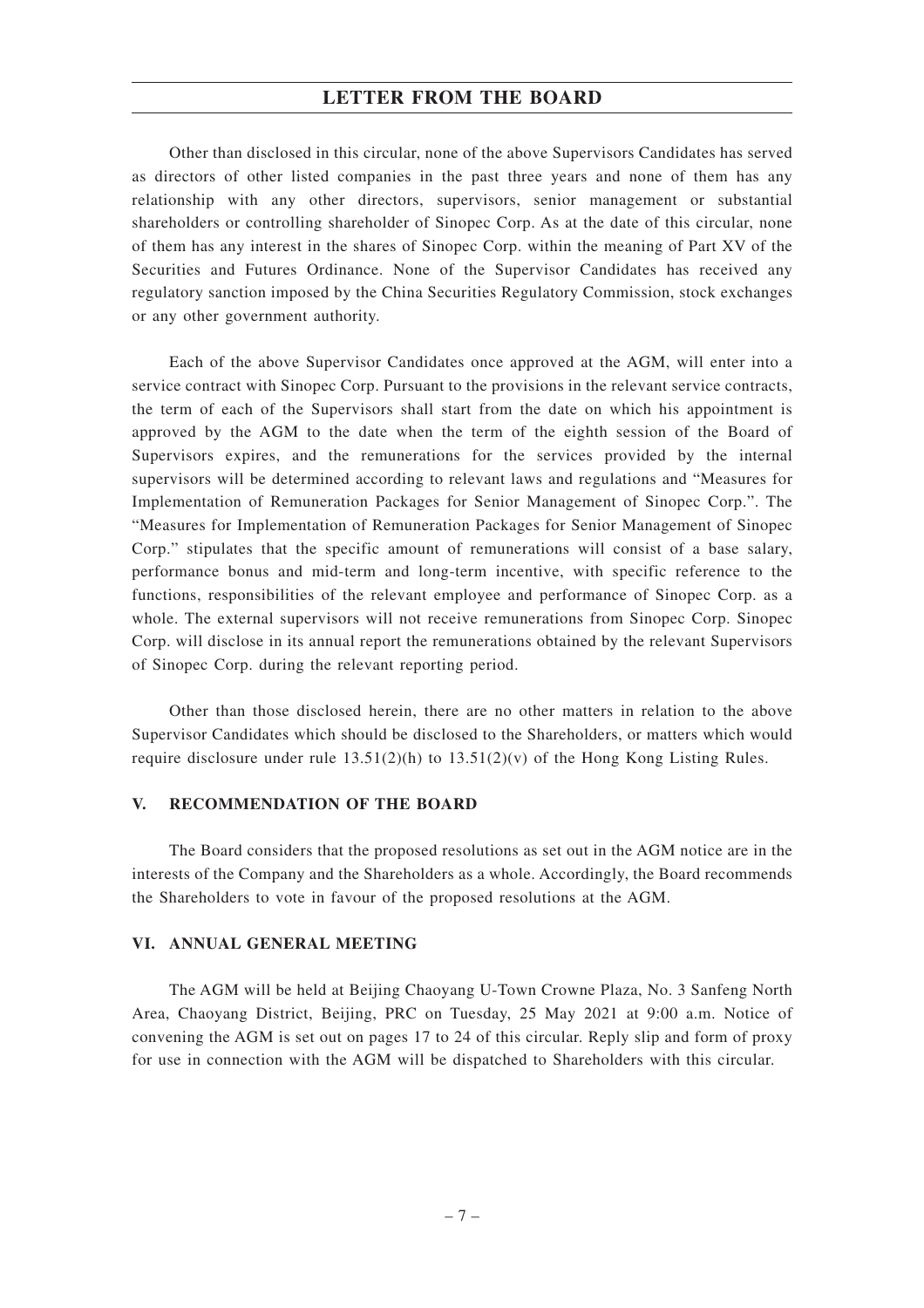If you intend to appoint a proxy to attend the AGM, you are required to complete and return the proxy forms enclosed thereon in accordance with the instructions printed thereon as soon as possible. For H Shareholders, the proxy forms should be returned to the Company's H Share Registrar, Hong Kong Registrars Limited (the address is 17M Floor, Hopewell Centre, 183 Queen's Road East, Wan Chai, Hong Kong) in person or by post as soon as possible but in any event not less than 24 hours before the time stipulated for convening the AGM (i.e. before 9:00 a.m. on 24 May 2021 Hong Kong time). Completion and return of the proxy forms will not preclude you from attending and voting in person at the AGM should you so wish.

If you intend to attend the AGM in person or by proxy, you are required to complete and return the reply slip to Board Secretariat of Sinopec Corp. by personal delivery, post or fax during hours between 9:00 a.m. and 11:30 a.m., 2:00 p.m. and 4:30 p.m. on every business day on or before Wednesday, 5 May 2021. Failure to complete or return the reply slip will not preclude eligible Shareholders from attending the AGM should they so wish.

Shareholders (or their proxies) shall vote by poll.

By Order of the Board **China Petroleum & Chemical Corporation Huang Wensheng** *Vice President and Secretary to the Board*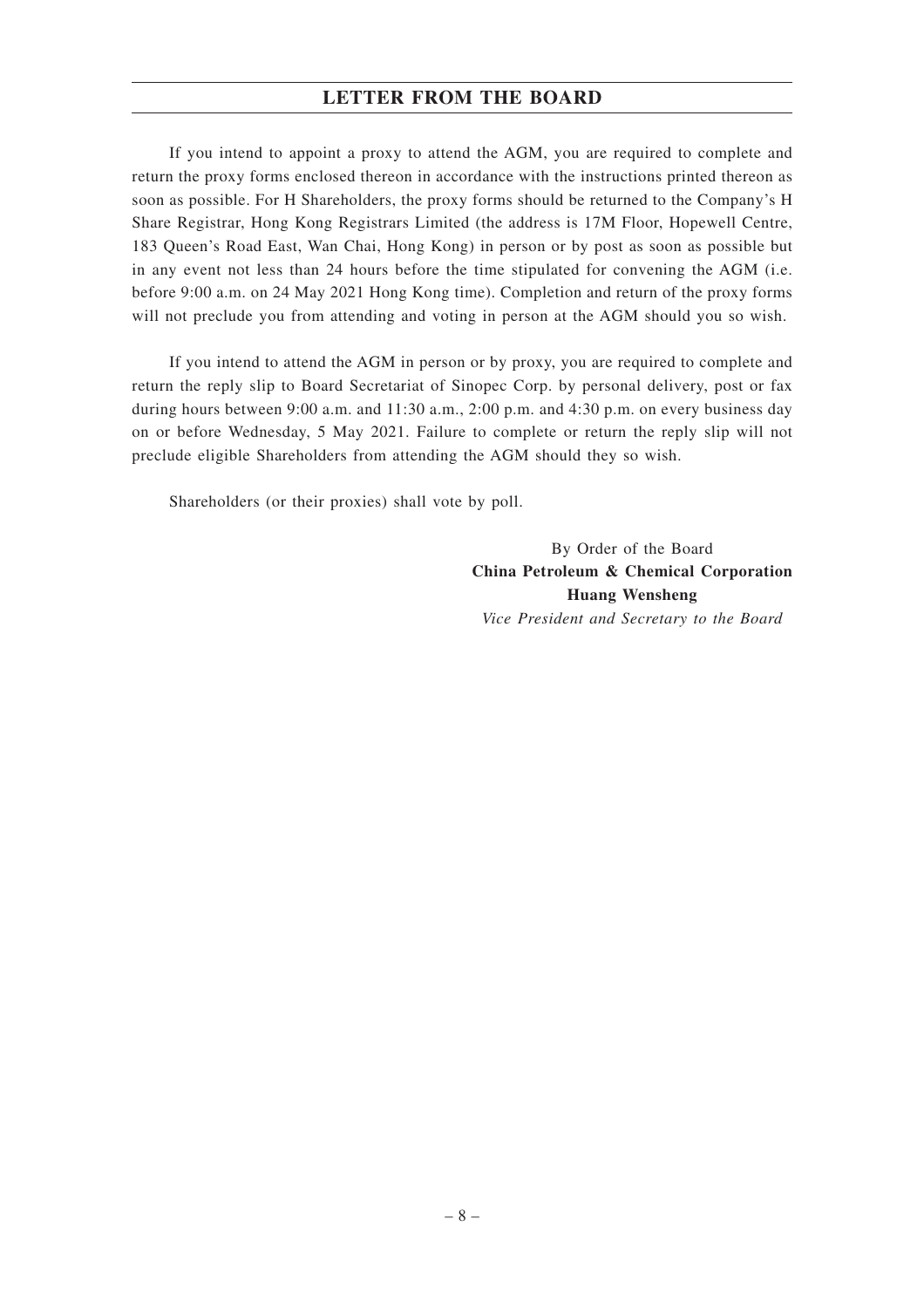#### **APPENDIX I DETAILS OF THE PROPOSED DIRECTORS**

Details of the Director Candidates are as follows:

**Zhang Yuzhuo**, aged 59. Mr. Zhang is a Research Fellow, Ph.D. in engineering and Academician of the Chinese Academy of Engineering. Mr. Zhang is an alternate member of the 19th Central Committee of the Communist Party of China ("**CPC**"). In January 1997, he was appointed as Vice President of China Coal Research Institute; in February 1998, he temporarily served as Deputy General Manager of Yankuang Group Co. Ltd.; in July 1998, he was appointed as Vice President of China Coal Research Institute, Director and Deputy General Manager of China Coal Technology Corporation; in March 1999, he served as President of China Coal Research Institute and Chairman of China Coal Technology Corporation; in June 1999, he was appointed as President and Deputy Secretary of CPC Committee of China Coal Research Institute, and Chairman and Deputy Secretary of CPC Committee of China Coal Technology Corporation; in January 2002, he was appointed as Deputy General Manager of Shenhua Group Corporation Limited, and served concurrently as Chairman and General Manager of China Shenhua Coal Liquefaction Company Limited; in August 2003, he was appointed as Deputy General Manager and Member of the Leading Party Member Group of Shenhua Group Corporation Limited, and served concurrently as Chairman of China Shenhua Coal Liquefaction Company Limited; in December 2008, he was appointed as Director, General Manager and Member of the Leading Party Member Group of Shenhua Group Corporation Limited; in July 2009, he served concurrently as Vice Chairman of All-China Federation of Returned Overseas Chinese; in May 2014, he was appointed as Chairman and Secretary of the Leading Party Member Group of Shenhua Group Corporation Limited, and served concurrently as Chairman of China Shenhua Energy Company Limited; in March 2017, he served as a member of the Standing Committee of the CPC Tianjin Municipal Committee and Secretary of the CPC Binhai New Area Committee; in July 2017, he served concurrently as Chairman of Sino-Singapore Tianjin Eco-City Investment & Development Co., Ltd.; in May 2018, he served concurrently as Director of China (Tianjin) Pilot Free Trade Zone Administration; in January 2020, he was appointed as Chairman and Secretary of the Leading Party Member Group of China Petrochemical Corporation. In March 2020, he was elected as Chairman of the Board of Directors of Sinopec Corp.

**Ma Yongsheng**, aged 59. Mr. Ma is a professor level senior engineer with a Ph.D. degree and an academician of the Chinese Academy of Engineering. Mr. Ma is a member of the 13th National Committee of Chinese People's Political Consultative Conference ("**CPPCC**"). In April 2002, he was appointed as Chief Geologist of Sinopec Southern Exploration and Production Company; in April 2006, he was appointed as Executive Deputy Manager (in charge of overall management), Chief Geologist of Sinopec Southern Exploration and Production Company; in January 2007, he was appointed as General Manager and Party Secretary of CPC Committee of Sinopec Southern Exploration and Production Company; in March 2007, he served as General Manager and Deputy Party Secretary of CPC Committee of Sinopec Exploration Company; in May 2007, he was appointed as Deputy Commander of Sichuan-East China Gas Pipeline Project Headquarter of Sinopec Corp., General Manager and Deputy Secretary of CPC Committee of Sinopec Exploration Company; in May 2008, he was appointed as Deputy Director General of Exploration and Production Department of Sinopec Corp. (Director General Level) and Deputy Commander of Sichuan-East China Gas Pipeline Project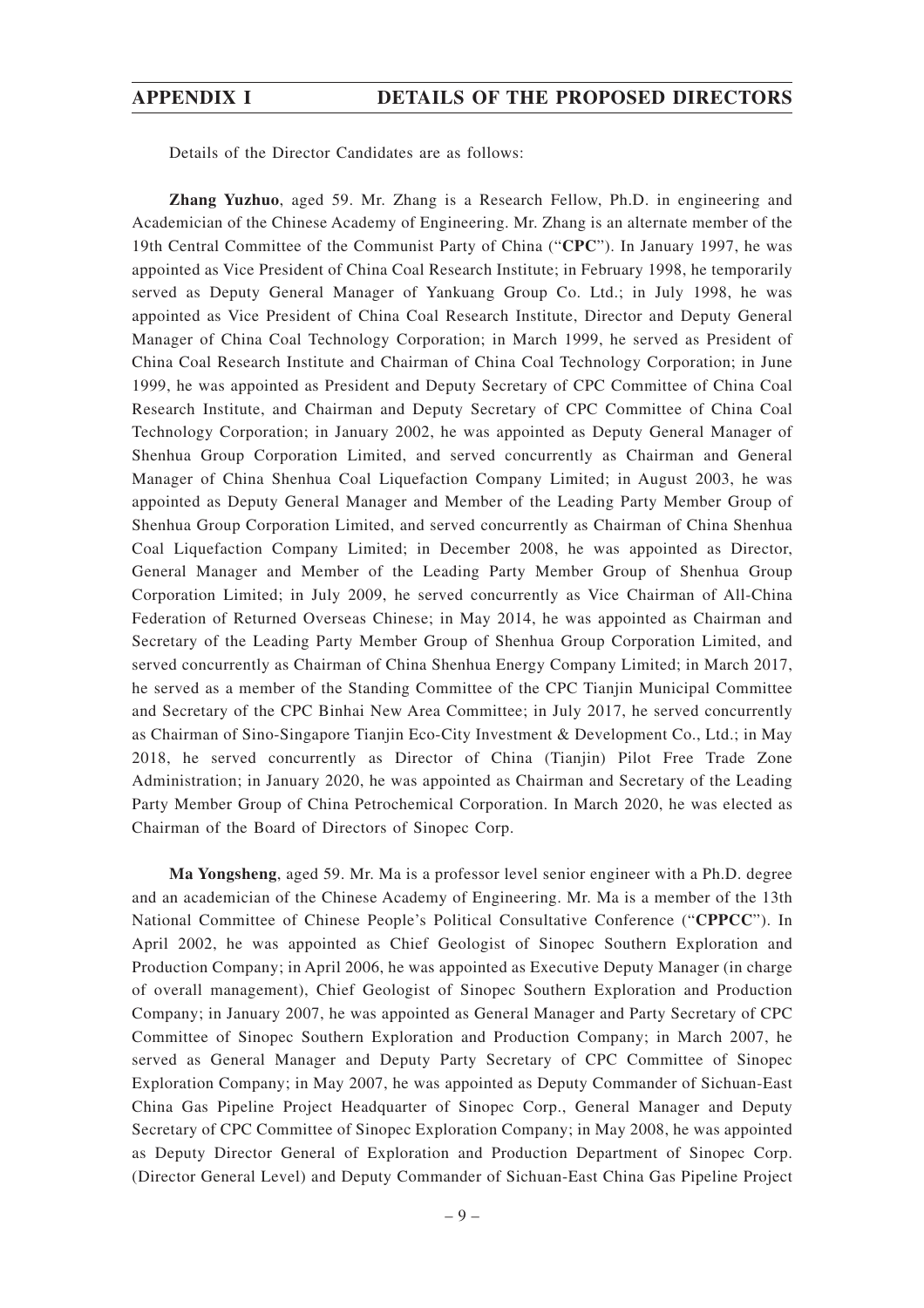## **APPENDIX I DETAILS OF THE PROPOSED DIRECTORS**

Headquarter; in July 2010, he served as Deputy Chief Geologist of Sinopec Corp.; in August 2013, he was appointed as Chief Geologist of Sinopec Corp.; in December 2015, he served as Vice President of China Petrochemical Corporation and was appointed as Senior Vice President of Sinopec Corp.; in January 2017, he was appointed as Member of the Leading Party Member Group of China Petrochemical Corporation; in April 2019, he was appointed as Director, President and Vice Secretary of the Leading Party Member Group of China Petrochemical Corporation. In February 2016, he was elected as Director of Sinopec Corp.; in October 2018, he was appointed as President of Sinopec Corp.

**Zhao Dong**, aged 50. Mr. Zhao is a professor level senior accountant with a Ph.D. degree. In July 2002, he was appointed as Chief Accountant and General Manager of Financial Assets Department of CNPC International (Nile) Ltd.; in January 2005, he was appointed as Deputy Chief Accountant and Executive Deputy Director of Financial and Capital Operation Department of China National Oil and Gas Exploration and Development Corporation; in April 2005, he was appointed as Deputy Chief Accountant and General Manager of Financial and Capital Operation Department of China National Oil and Gas Exploration and Development Corporation; in June 2008, he was appointed as Chief Accountant of China National Oil and Gas Exploration and Development Corporation; in October 2009, he was appointed as Chief Accountant of China National Oil and Gas Exploration and Development Corporation and Chief Financial Officer of PetroChina International Investment Company Limited; in September 2012, he was appointed as Deputy General Manager of CNPC Nile Company; in August 2013, he was appointed as General Manager of CNPC Nile Company; in November 2015, he was appointed as Chief Financial Officer of PetroChina Company Limited. In November 2016, he was appointed as a Member of the Leading Party Member Group and Chief Accountant of China Petrochemical Corporation; in May 2020, he was appointed as Director and Deputy Secretary of the Leading Party Member Group of China Petrochemical Corporation. In June 2017, he was elected as Chairman of Board of Supervisors of Sinopec Corp.

**Yu Baocai**, aged 56. Mr. Yu is a senior engineer with a master's degree in economics. In September 1999, Mr. Yu was appointed as Deputy General Manager of Daqing Petrochemical Company; in December 2001, he was appointed as General Manager and Deputy Secretary of CPC Committee of Daqing Petrochemical Company; in September 2003, he was appointed as General Manager and Secretary of CPC Committee of Lanzhou Petrochemical Company; in June 2007, he was appointed as General Manager and Deputy Secretary of CPC Committee of Lanzhou Petrochemical Company and General Manager of Lanzhou Petroleum & Chemical Company; in September 2008, he was appointed as a member of the Leading Party Member Group and Deputy General Manager of China National Petroleum Corporation ("**CNPC**") and since May 2011, he acted concurrently as Director of PetroChina Company Limited; in June 2018, he was appointed as a Member of the Leading Party Member Group and Vice President of China Petrochemical Corporation. In October 2018, Mr. Yu was elected as Director of Sinopec Corp.; in September 2020, he was appointed as Senior Vice President of Sinopec Corp.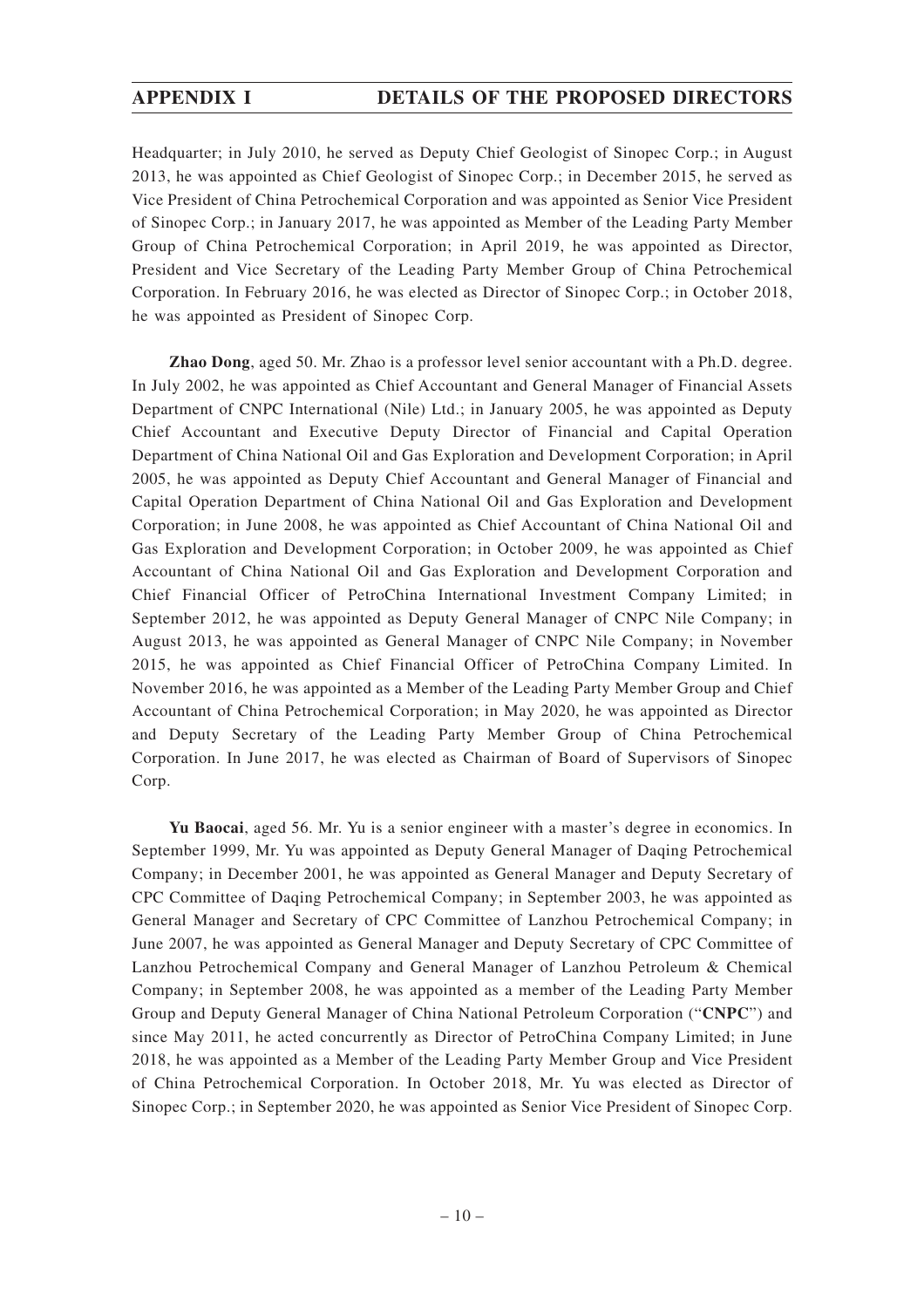**Liu Hongbin**, aged 58. Mr. Liu is a senior engineer with a bachelor's degree. In June 1995, he was appointed as Chief Engineer of Tuha Petroleum Exploration & Development Headquarters; in July 1999, he was appointed as Deputy General Manager of PetroChina Tuha Oilfield Company; in July 2000, he was appointed as Commander and Deputy Secretary of CPC Committee of Tuha Petroleum Exploration & Development Headquarters; in March 2002, he served as General Manager of the Planning Department of PetroChina Company Limited; in September 2005, he served as Director of the Planning Department of CNPC; in June 2007, he was appointed as Vice President of PetroChina Company Limited, and in November 2007, he served concurrently as General Manager and Secretary of CPC Committee of the Marketing Branch of PetroChina Company Limited; in June 2009, he served concurrently as General Manager and Deputy Secretary of CPC Committee of the Marketing Branch of PetroChina Company Limited; in July 2013, he was appointed as Member of the Leading Party Member Group and Deputy General Manager of CNPC and in August 2013, he served concurrently as an Executive Director and General Manager of Daqing Oilfield Company Limited, Director of Daqing Petroleum Administration Bureau and Deputy Secretary of CPC Committee of Daqing Oilfield; in May 2014, he served concurrently as Director of PetroChina Company Limited; in November 2019, he was appointed as a member of the Leading Party Member Group of China Petrochemical Corporation; in December 2019, he was appointed as Vice President of China Petrochemical Corporation. In March 2020, he was appointed as Senior Vice President of Sinopec Corp.; in May 2020, he was elected as Director of Sinopec Corp.

**Ling Yiqun**, aged 58. Mr. Ling is a professor level senior engineer with a Ph.D. degree. From 1983, he worked in the refinery of Beijing Yanshan Petrochemical Company and the Refining Department of Beijing Yanshan Petrochemical Company Ltd.; in February 2000, he was appointed as Deputy Director General of Refining Department of Sinopec Corp.; in June 2003, he was appointed as Director General of Refining Department of Sinopec Corp.; in July 2010, he was appointed as Vice President of Sinopec Corp.; in May 2012, he was appointed concurrently as Executive Director, President and Secretary of CPC Committee of Sinopec Refinery Product Sales Company Limited; in August 2013, he was appointed concurrently as President and Secretary of CPC Committee of Sinopec Qilu Petrochemical Company, and President of Sinopec Qilu Company; in March 2017, he was appointed as Vice President of China Petrochemical Corporation; since April 2019, he has been a member of the Leading Party Member Group of China Petrochemical Corporation. In February 2018, he was appointed as Senior Vice President of Sinopec Corp.; in May 2018, he was elected as Director of Sinopec Corp.

**Li Yonglin**, aged 54. Mr. Li is a professor level senior engineer with a Ph.D. degree. Mr. Li is a member of the 13th National Committee of CPPCC. He was appointed as Vice General Manager of Sinopec Maoming Company in March 2003; in July 2009, he was appointed as Chief of Preparatory Group for the Beihai Refining Off-Site Reconstruction Project; in November 2011, he was appointed as General Manager and Deputy Secretary of CPC Committee of Sinopec Beihai Refining & Chemical Co., Ltd.; in March 2015, he was appointed as Vice Director General of Refining Division of Sinopec Corp. (Director General Level); in December 2016 he was appointed as General Manager and Deputy Secretary of CPC Committee of Sinopec Tianjin Petrochemical Company, General Manager of Sinopec Tianjin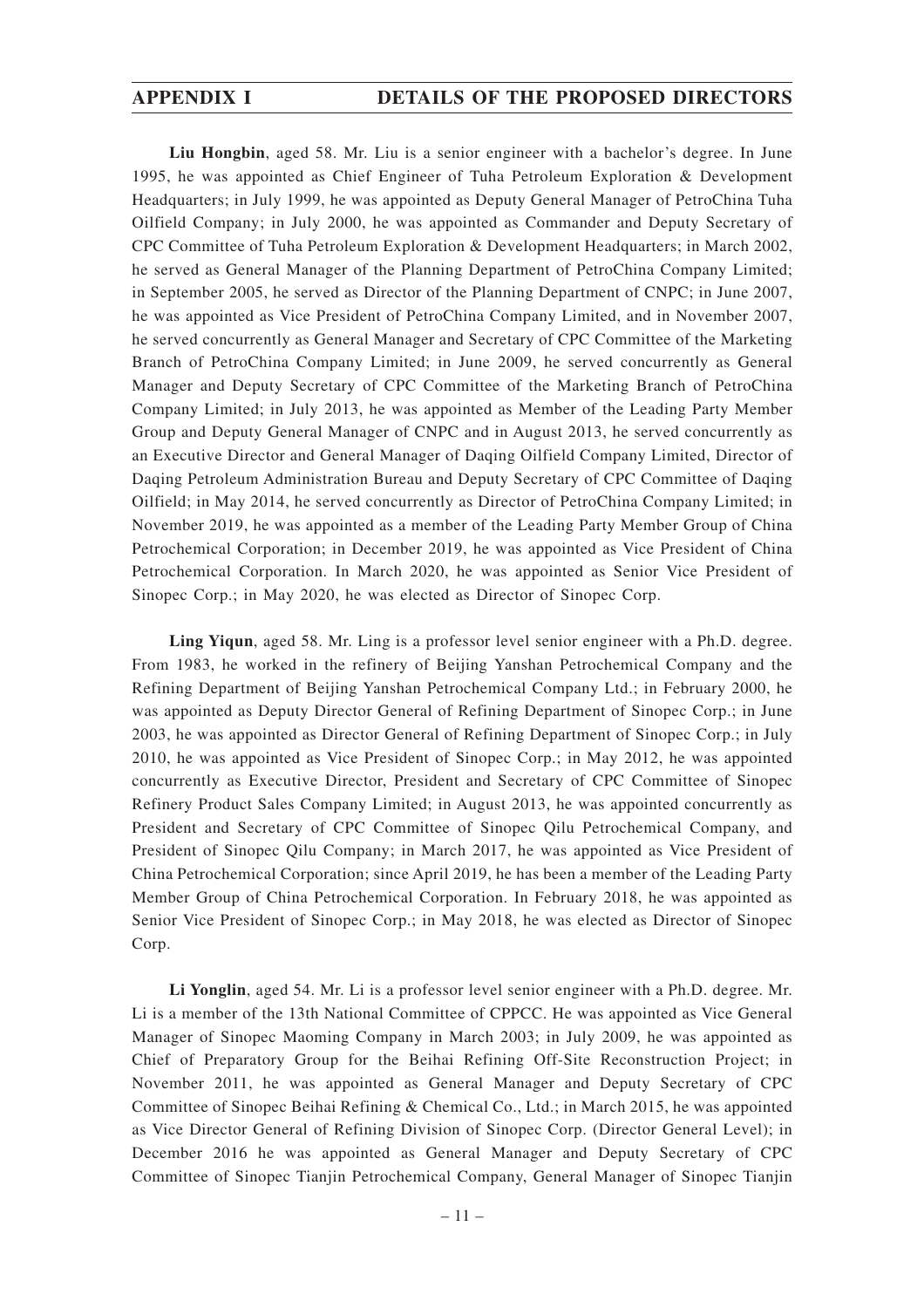Company and Vice Chairman of SINOPEC SABIC Tianjin Petrochemical Co., Ltd.; in October 2019, he was appointed as Secretary of CPC Committee of Sinopec Tianjin Petrochemical Company and Corporate Representative of Sinopec Tianjin Company; in July 2020, he was appointed as Assistant to the President of China Petrochemical Corporation, concurrently serving as General Manager of Human Resources Department and Head of Organizational Department of the Leading Party Member Group; in November 2020, he was appointed as a member of Leading Party Member Group and Vice President of China Petrochemical Corporation.

**Cai Hongbin**, aged 53. Mr. Cai is Dean of Faculty of Business and Economics and Professor of Economics of the University of Hong Kong. Mr. Cai has a Ph.D. degree in Economics. From 1997 to 2005, Mr. Cai taught at the University of California, Los Angeles. Since 2005, he served as a professor and Ph.D. supervisor in Applied Economics Department at Guanghua School of Management at Peking University, and he once served as Director, Assistant to the Dean and Vice Dean of the Applied Economics Department. From December 2010 to January 2017, he served as Dean of Guanghua School of Management at Peking University. In June 2017, he joined the Faculty of Business and Economics of the University of Hong Kong. Mr. Cai once served as a member of the 12th National People's Congress, a member of Beijing Municipal Committee of CPPCC, a member of the 11th Central Committee of China Democratic League, Deputy Chairman of Beijing Municipal Committee of China Democratic League and a Special Auditor of the National Audit Office. He currently serves as an Independent Director of CCB International (Holdings) Limited and Ping An Bank Co., Ltd. In May 2018, he was elected as Independent Director of Sinopec Corp.

Mr. Cai has confirmed his independence in accordance with the factors as set out in Rule 3.13 of the Hong Kong Listing Rules. The Board of the Company is of the view that Mr. Cai satisfies the independence guidelines set out in Rule 3.13 of the Hong Kong Listing Rules and is independent pursuant thereto.

**Ng, Kar Ling Johnny**, aged 60. Mr. Ng currently is a practicing Certified Public Accountant in Hong Kong, a practicing auditor and Certified Public Accountant in Macau, a Fellow of the Hong Kong Institute of Certified Public Accountants (FCPA), a Fellow of the Association of Chartered Certified Accountant (FCCA), and a Fellow of the Institute of Chartered Accountants in England and Wales (FCA). Mr. Ng obtained a bachelor's degree and a master's degree in business administration from the Chinese University of Hong Kong in 1984 and 1999, respectively. Mr. Ng joined KPMG (Hong Kong) in 1984 and became a Partner in 1996. He acted as a Managing Partner from June 2000 to September 2015 and Vice Chairman of KPMG China from October 2015 to March 2016. Mr. Ng currently serves as Independent Non-executive Director of China Vanke Co., Ltd., Fangdd Network Group Ltd. and Metallurgical Corporation of China Ltd. In May 2018, he was elected as Independent Director of Sinopec Corp.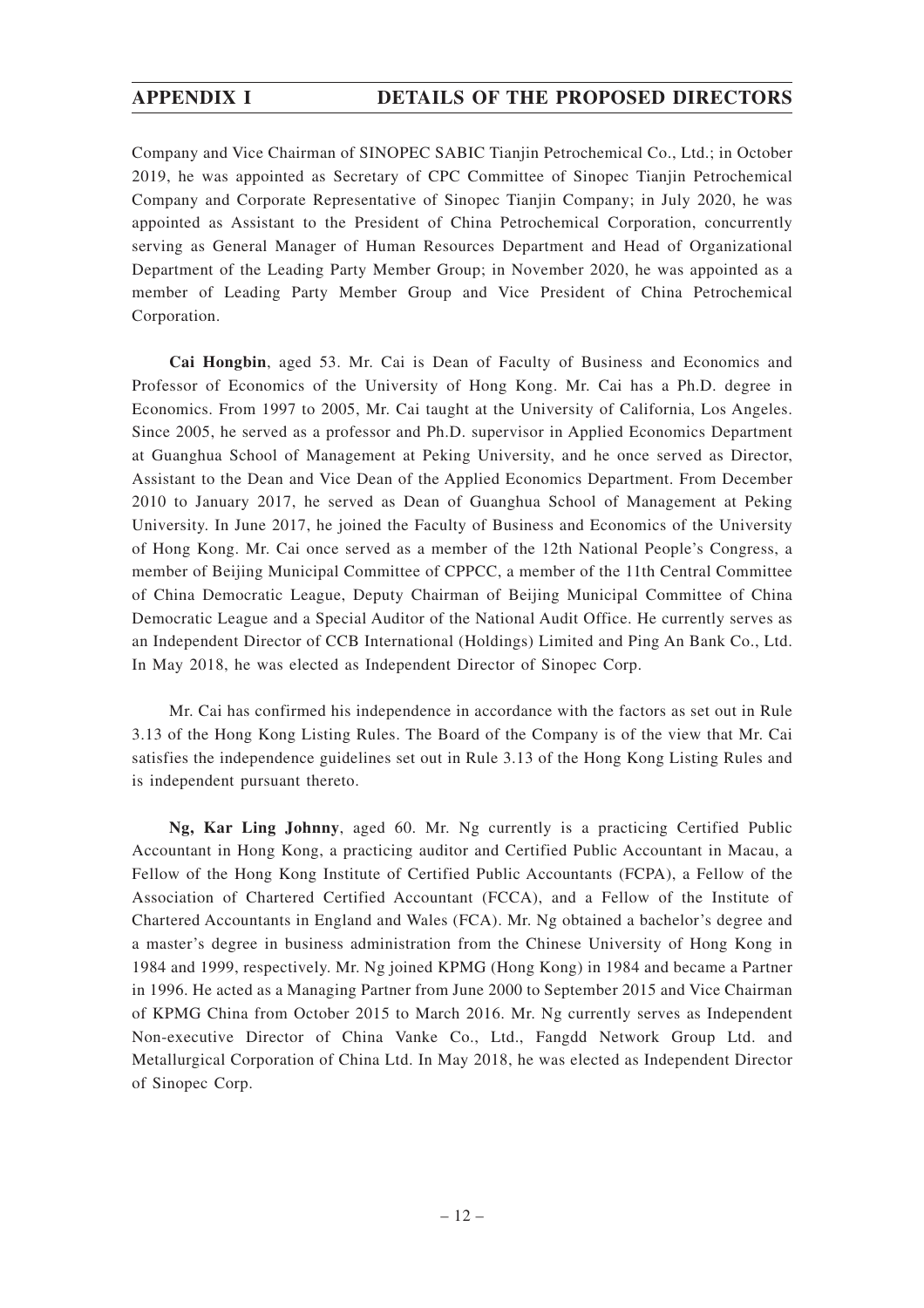## **APPENDIX I DETAILS OF THE PROPOSED DIRECTORS**

Mr. Ng has confirmed his independence in accordance with the factors as set out in Rule 3.13 of the Hong Kong Listing Rules. The Board of the Company is of the view that Mr. Ng satisfies the independence guidelines set out in Rule 3.13 of the Hong Kong Listing Rules and is independent pursuant thereto.

**Shi Dan**, aged 59. Ms. Shi is the legal representative and Chairman of China Industrial Economics Society, a member of Expert Advisory Committee of the National Energy Commission and a member of National Expert Committee on Climate Change and enjoys special government subsidies from the State Council. Ms. Shi obtained bachelor's degree in engineering, master's degree in economics, master's degree of development economics and Ph.D. degree in management from Changchun University of Technology, Renmin University of China, Australian National University and Huazhong University of Science and Technology respectively. In October 1993, Ms. Shi was appointed as Research Fellow and Assistant to the Dean of the Institute of Industrial Economics of Chinese Academy of Social Sciences; in August 2010, Ms. Shi was appointed as a Research Fellow and Deputy Dean of National Academy of Economic Strategy, Chinese Academy of Social Sciences; in November 2013, she was appointed as a Research Fellow and Secretary of CPC Committee (Deputy Dean) of the Institute of Industrial Economics of Chinese Academy of Social Sciences; in November 2017, she served as External Director of China Energy Investment Corporation Limited. In March 2019, she was appointed as Dean of Institute of Industrial Economics of Chinese Academy of Social Sciences.

Ms. Shi has confirmed her independence in accordance with the factors as set out in Rule 3.13 of the Hong Kong Listing Rules. The Board of the Company is of the view that Ms. Shi Dan satisfies the independence guide set out in Rule 3.13 of the Hong Kong Listing Rules and is independent pursuant thereto.

**Bi Mingjian**, aged 66. Mr. Bi obtained the certificate of diploma majoring in English from East China Normal University in 1982 and master's degree in business administration from George Mason University in the United States of America in 1993 respectively. Mr. Bi served as a cadre at Shanghai Subei Haifeng Farm from April 1977 to April 1979; he studied at the External Training Program of the Cadre School of the Ministry of State Farms and Land Reclamation, and subsequently he studied at a farm in Saskatchewan Province of Canada from April 1979 to November 1980; he served as a cadre at the Foreign Affairs Bureau of the Ministry of State Farms and Land Reclamation from November 1980 to December 1983; he served as Deputy Division Chief of the State Farms and Land Reclamation Bureau of the Ministry of Agriculture from January 1984 to December 1985; he served as Operation Officer of the World Bank Representative Office in China from December 1985 to June 1988; he served as Deputy Director of the project office of China Rural Trust and Investment Corporation from June 1988 to October 1988; he served as Project Economist and Advisor of the World Bank from October 1988 to January 1994; he served as a cadre at People's Construction Bank of China from January 1994 to July 1995; he served as Deputy Chief Executive Officer, member and Acting Chairman of the Management Committee, Co-Chief Operating Officer and Co-Head of the Investment Banking Department of China International Capital Corporation Limited ("**CICC**") from August 1995 to February 2006; he served as a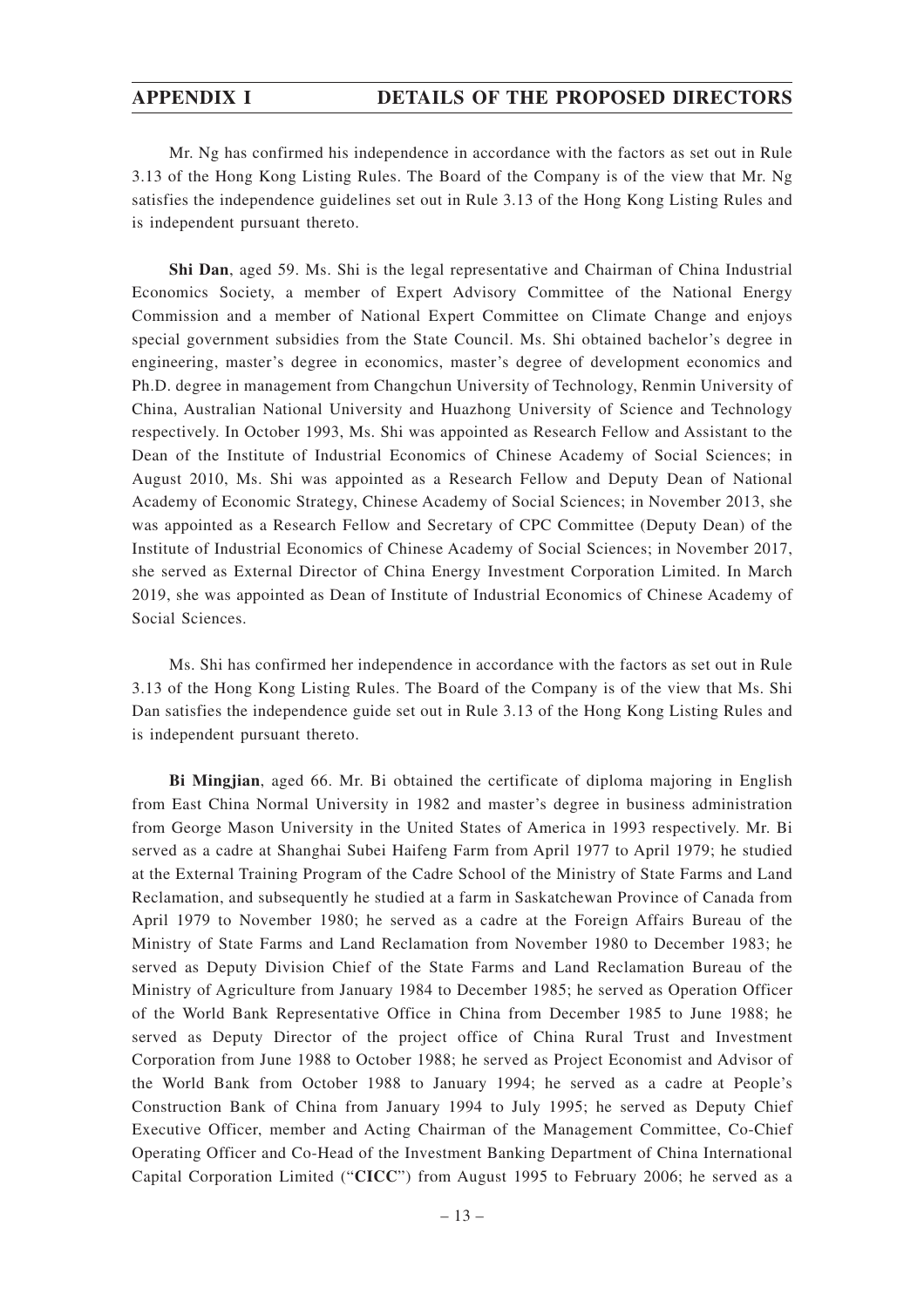## **APPENDIX I DETAILS OF THE PROPOSED DIRECTORS**

Senior Advisor to CICC from March 2006 to November 2012; he served as a Managing Partner of HOPU Investment Management Co., Ltd. from November 2012 to March 2015; he served as non-executive director for China Investment Securities Co., Ltd. (currently known as China CICC Wealth Management Securities Company Limited) from March 2017 to January 2020; from March 2015 to December 2019, he served as Chief Executive Officer and Chairman of Management Committee of CICC; from May 2015 to February 2020, he served as Executive Director of CICC.

Before Mr. Bi's retirement in February 2020, he was Director of CICC, which rendered financial advisory services to China Petrochemical Corporation (being the controlling shareholder of the Company) and its subsidiaries during the period from 1 January 2019 to the date of this circular.

However, the Board is of the view that Mr. Bi satisfies the independence requirements for Independent Non-executive Directors taking into account the following factors:

- (1) Mr. Bi was not a relationship holder of the Company or China Petrochemical Corporation in CICC throughout his service in CICC;
- (2) Other than being a consultant ending in March 2022 (subject to the signing of the agreement), which is of honorary nature, Mr. Bi does not involve in the management or operation of CICC, and Mr. Bi has not had any engagement with CICC, nor holds any position in CICC after his retirement;
- (3) Mr. Bi holds no share in the Company or China Petrochemical Corporation as at the date of this circular;
- (4) Mr. Bi holds 2,252,515 shares in CICC, representing 0.047% of the total issued shares of CICC as at the date of this circular, which constitutes a minimal part of the share capital of CICC and is immaterial in the context of independence, and Mr. Bi does not have any other economic interest in and in association with CICC;
- (5) Mr. Bi has not involved or participated in, and will not involve or participate in, any transaction (if any) between the Company (or its controlling shareholder, or their respective subsidiaries or core connected persons) and CICC in his capacity as a consultant of CICC; and
- (6) Mr. Bi has met all requirements under Rule 3.13 (other than Rule 3.13(3)) of the Hong Kong Listing Rules and there are no other matters that would potentially compromise Mr. Bi's compliance with the independence criterion as set out in Rule 3.13.

Mr. Bi has confirmed his independence in accordance with the factors as set out in Rule 3.13 of the Hong Kong Listing Rules (other than Rule 3.13(3) as disclosed above).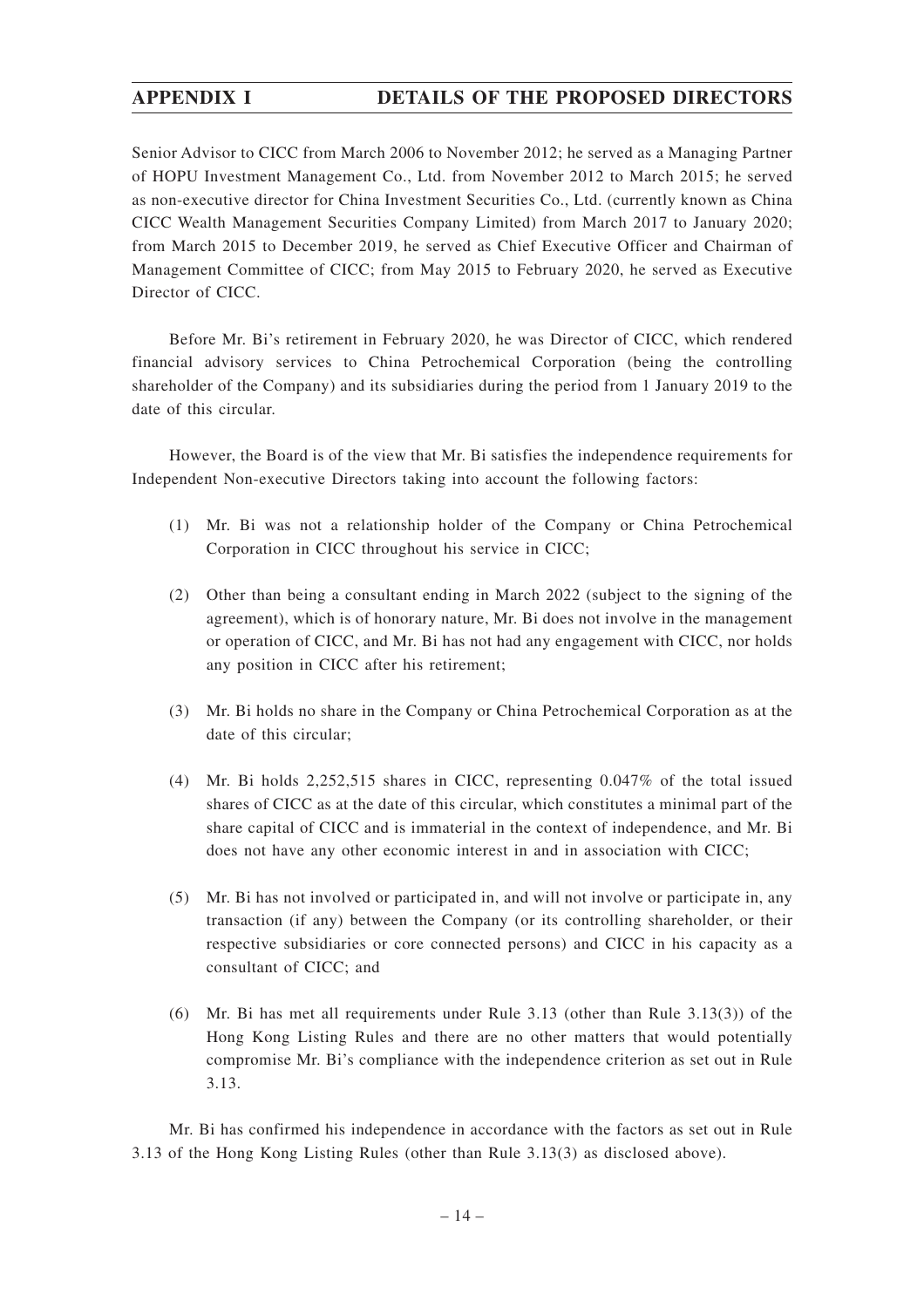## **APPENDIX II DETAILS OF THE PROPOSED SUPERVISORS**

Details of the Supervisor Candidates are as follows:

**Zhang Shaofeng**, aged 49. Mr. Zhang is a professor level senior accountant with a master's degree in business administration. In December 2008, he was appointed as Chief Accountant and Member of the CPC Committee of Trans-Asia Gas Pipeline Company Limited of CNPC; in July 2017, he was appointed as General Manager of Finance Department of CNPC (中國石油天然氣集團公司) and served concurrently as General Manager of Finance Department of PetroChina Company Limited; in December 2017, he was appointed as General Manager of Finance Department of CNPC (中國石油天然氣集團有限公司) and served concurrently as General Manager of Finance Department of PetroChina Company Limited; in July 2020, he was appointed as Member of the Leading Party Member Group and Chief Accountant of China Petrochemical Corporation. In September 2020, he was elected as Director of Sinopec Corp.

**Jiang Zhenying**, aged 56. Mr. Jiang is a professor level senior economist with a Ph.D. degree in management. In December 1998, he was appointed as Vice President of China Petrochemical Supplies & Equipment Co., Ltd.; in February 2000, he was appointed as Deputy Director General of Sinopec Procurement Management Department; in December 2001, he was appointed as Director General of Sinopec Procurement Management Department; in November 2005, he concurrently held the positions of Chairman of Board of Directors, President and Secretary of CPC Committee of China Petrochemical International Co., Ltd.; in March 2006, he was appointed as Director General (General Manager), Executive Director and Secretary of the CPC Committee of Sinopec Procurement Management Department (Sinopec International Co. Ltd.); in April 2010, he was appointed as Director General (General Manager), Executive Director and Deputy Secretary of the CPC Committee of Sinopec Procurement Management Department (Sinopec International Co. Ltd.); in November 2014, he was appointed as Director of Safety Supervisory Bureau of China Petrochemical Corporation and Director General of Safety Supervisory Department of Sinopec Corp.; in May 2017, he was appointed as Deputy Director General (Director General level) of the Office of Leading Party Member Group Inspection Work of China Petrochemical Corporation; in December 2018, he was appointed as Director of Audit Bureau of China Petrochemical Corporation, and Director of Audit Department of Sinopec Corp.; in December 2019, he was appointed as President of Audit Bureau of Sinopec Corp. and Director of the Office of Audit Committee of Leading Party Member Group of China Petrochemical Corporation. In December 2010, he was elected as Employee's Representative Supervisor of Sinopec Corp.; in May 2018, he was elected as Supervisor of Sinopec Corp.

**Zhang Zhiguo**, aged 58. Mr. Zhang is a professor level senior administration engineer with a master's degree. In September 2009, he was appointed as Deputy Director General of Corporate Office of China Petrochemical Corporation (Sinopec President's office); in March 2015, he was appointed as Secretary of CPC Committee of Sinopec Management Institute (Sinopec Communist Party School); in December 2018, he was appointed as Director General of the Office of Leading Party Member Group Inspection Work of China Petrochemical Corporation; in December 2019, he was appointed as Director General of the General Management Department and Director of Leading Party Member Group Office of China Petrochemical Corporation.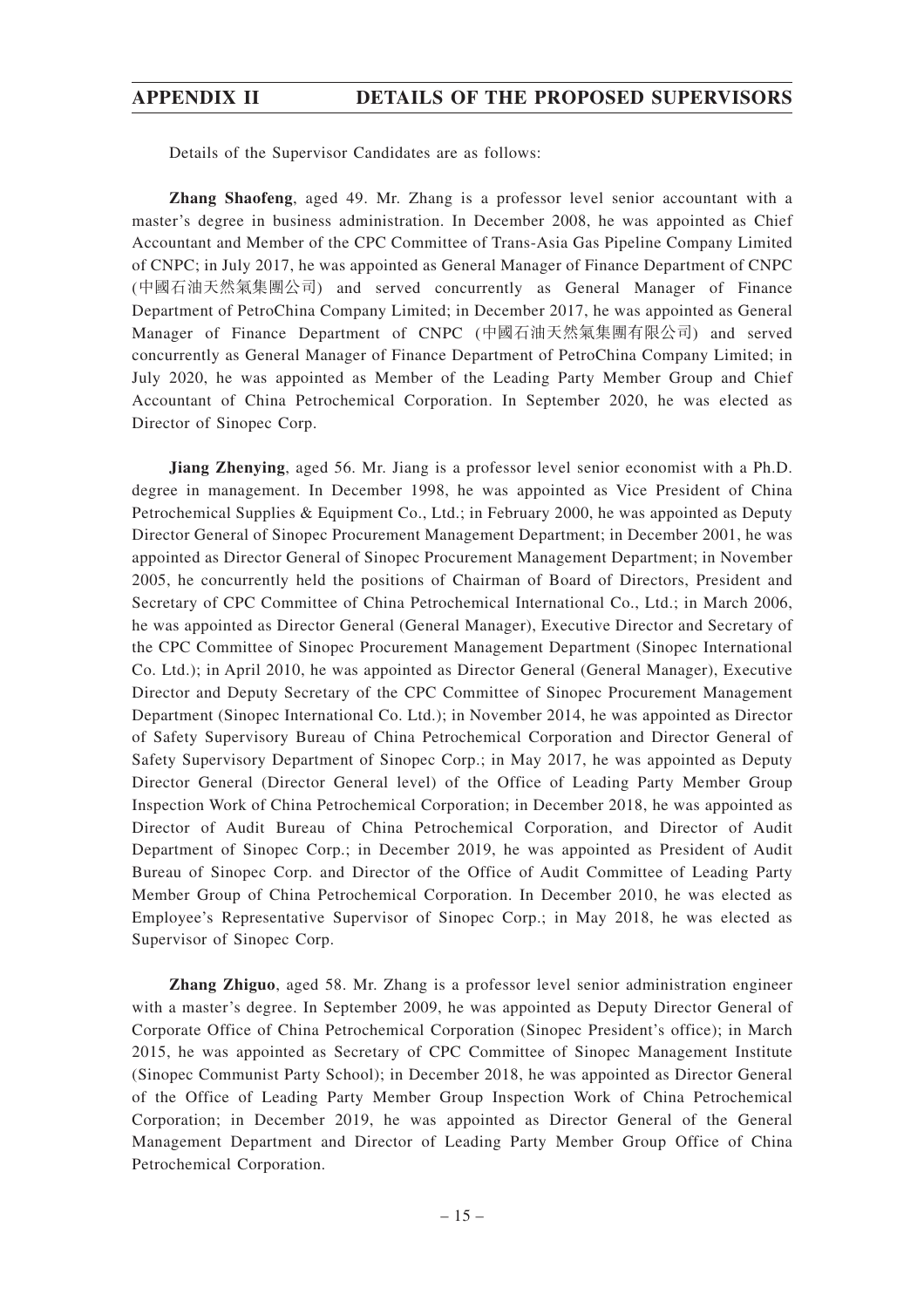## **APPENDIX II DETAILS OF THE PROPOSED SUPERVISORS**

**Yin Zhaolin**, aged 55. Mr. Yin is a professor level senior engineer with a master's degree in engineering. In April 2010, he was appointed as Deputy General Manager of Sinopec Maoming Company; in January 2017, he was appointed as Executive Deputy General Manager of Sinopec Maoming Company (administrated as a General Manager of a Level-I Large-scale Enterprise); in April 2017, he was appointed as General Manager and Deputy Secretary of CPC Committee of Sinopec Maoming Petrochemical Company and General Manager of Sinopec Maoming Company; in July 2017, he was appointed to serve a temporary position as a member of the Standing Committee of the CPC Maoming Municipal Committee; in October 2020, he was appointed as Executive Director and Secretary of CPC Committee of the Sinopec Maoming Petrochemical Company and the representative of the Sinopec Maoming Company.

**Zhou Liwei**, aged 49. Mr. Zhou is a professor level senior engineer with a master's degree in business administration. In August 2008, he was appointed as Deputy Director General of the Production Management Department of Sinopec Corp.; in August 2009, he was appointed as Deputy Director General of Production Management Department of Sinopec Corp. and concurrently held the positions of Executive Director and General Manager of Sinopec Petroleum Storage and Reserve Limited; in September 2018, he was appointed as Deputy Chairman, General Manager and Deputy Secretary of CPC Committee of Sinopec Jinling Petrochemical Company and General Manager of Sinopec Jinling Company; in April 2020, he was appointed as General Manager of Production Management Department and Chief Coordinator of Sinopec Production Dispatching Command Centre.

**Guo Hongjin**, aged 55. Mr. Guo is a professor level senior engineer with a Ph.D. degree. In July 2013, he was appointed as Deputy General Manager of Sinopec Shengli Oilfield Company; in March 2018, he was appointed as General Manager and Deputy Secretary of CPC Committee of Sinopec Shengli Petroleum Administrative Bureau Co., Ltd. and General Manager of Sinopec Shengli Oilfield Company; in December 2018, he was appointed as Executive Director, General Manager and Deputy Secretary of CPC Committee of Sinopec Jianghan Petroleum Administrative Bureau Co., Ltd. and General Manager of Sinopec Jianghan Oilfield Company; in July 2019, he was appointed as Executive Director and Secretary of CPC Committee of Sinopec Jianghan Petroleum Administrative Bureau Co., Ltd. and the representative of Sinopec Jianghan Oilfield Company; in April 2020, he was appointed as General Manager of the Petroleum Exploration & Development Department of Sinopec Corp.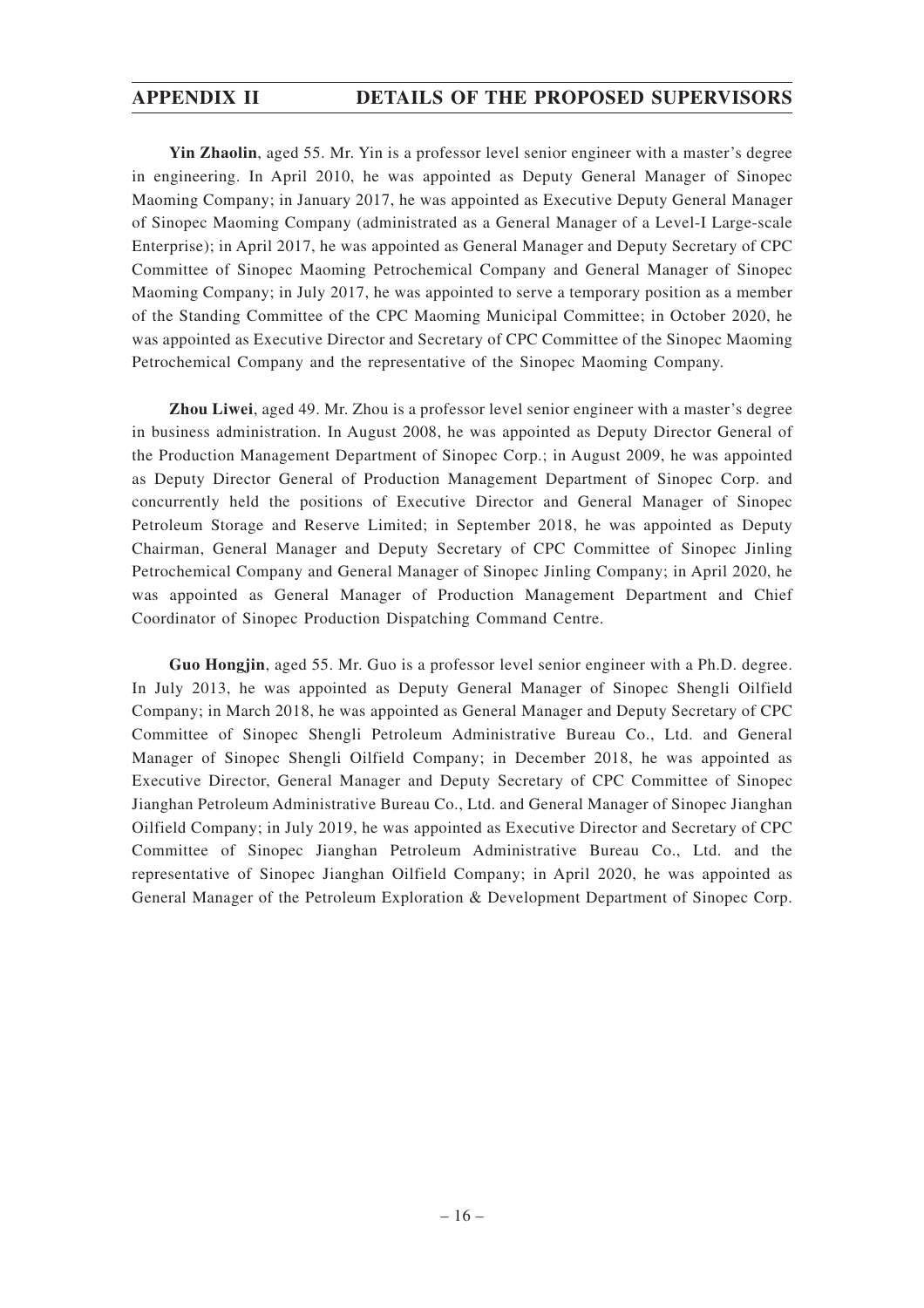

中国石油化工股份有限公司

**CHINA PETROLEUM & CHEMICAL CORPORATION** 

*(a joint stock limited company incorporated in the People's Republic of China with limited liability)* **(Stock Code: 00386)**

### **NOTICE OF ANNUAL GENERAL MEETING FOR THE YEAR 2020**

**NOTICE IS HEREBY GIVEN** that the annual general meeting ("**Annual General Meeting**" or "**AGM**") of China Petroleum & Chemical Corporation ("**Sinopec Corp**." or the "**Company**") for the year 2020 will be held at Beijing Chaoyang U-Town Crowne Plaza, No. 3 Sanfeng North Area, Chaoyang District, Beijing, PRC on Tuesday, 25 May 2021 at 9:00 a.m.

#### **Resolutions to be considered and approved at the Annual General Meeting**

*By way of non-cumulative voting:*

- 1. To consider and approve the Report of the Seventh Session of the Board of Directors of Sinopec Corp. (including the Report of the Board of Directors of for 2020).
- 2. To consider and approve the Report of the Seventh Session of the Board of Supervisors of Sinopec Corp. (including the Report of the Board of Supervisors for 2020).
- 3. To consider and approve the audited financial reports of Sinopec Corp. for the year ended 31 December 2020 prepared by PricewaterhouseCoopers Zhong Tian LLP and PricewaterhouseCoopers.
- 4. To consider and approve the profit distribution plan of Sinopec Corp. for the year ended 31 December 2020.

It is proposed by the Board of Directors of Sinopec Corp. (the "**Board**") to the shareholders at the Annual General Meeting to consider and approve the distribution of a final dividend of RMB0.13 (tax inclusive) per share held by the shareholders on the relevant record date (16 June 2021), combining with the interim special dividend of RMB0.07 (tax inclusive) per share which has been declared and distributed by the Company, the annual cash dividend will be RMB0.20 (tax inclusive) per share for the year 2020.

5. To authorise the Board to determine the interim profit distribution plan of Sinopec Corp. for the year 2021.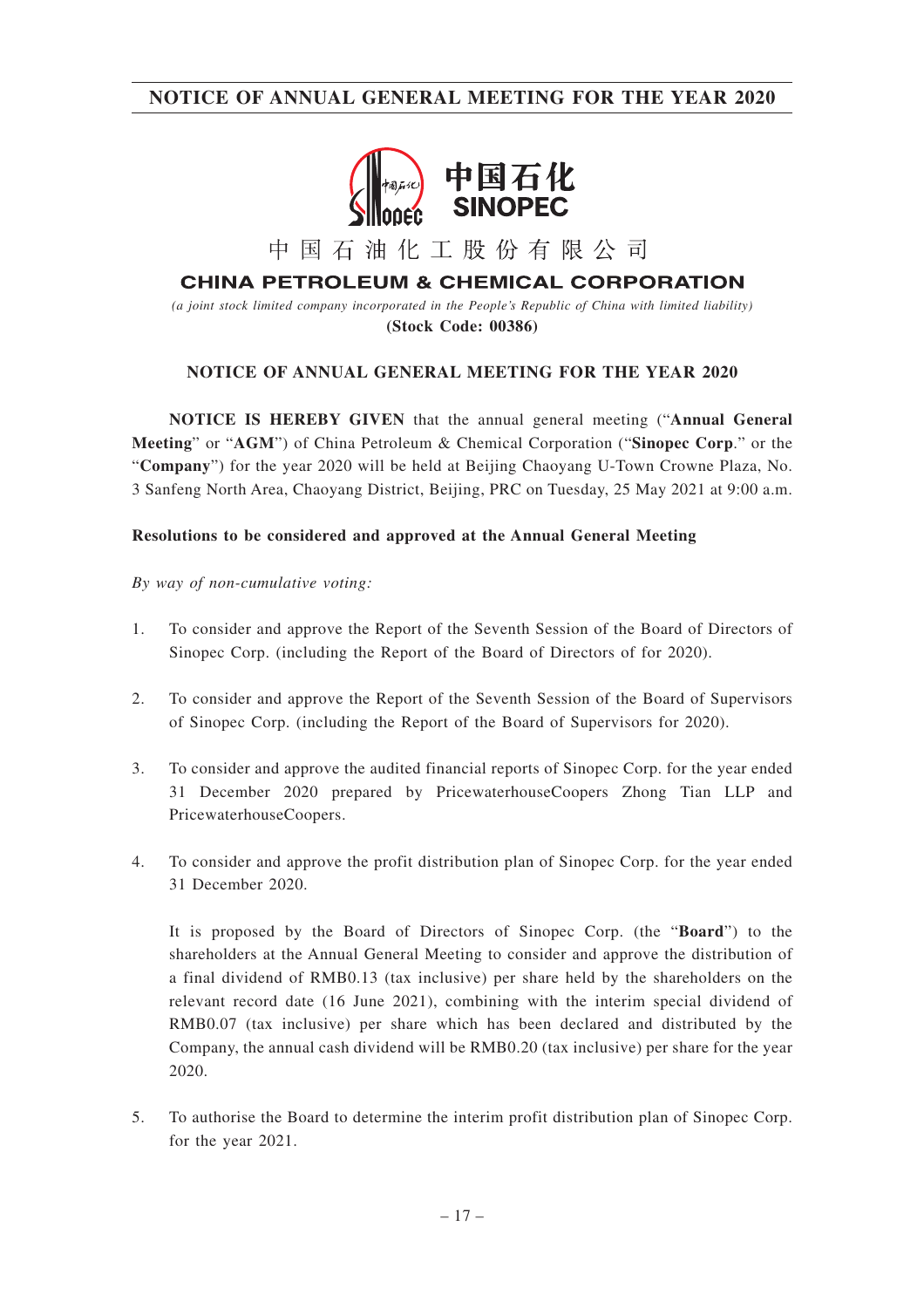- 6. To consider and approve the appointment of KPMG Huazhen (Special General Partnership) and KPMG as the external auditors of Sinopec Corp. for the year 2021, and to authorise the Board to determine their remunerations.
- 7. To authorise the Board to determine the proposed plan for issuance of debt financing instrument(s):

A proposal will be submitted to the AGM for granting a general and unconditional mandate to the Board (or director(s) authorised by the Board) to determine, within the extent of the amount of bonds that may be issued, the matters relating to the issuance of debt financing instruments, including (but not limited to) determining the registration, the actual amount to be issued, interest rate, term, target of issuance, use of proceeds of the relevant debt financing instruments, preparation, signing and disclosure of all necessary documents, and to deal with other relevant matters related to the issuance of debt financing instrument(s) under this resolution. The relevant debt financing instruments include but not limited to RMB or foreign currency denominated debt financing instruments, such as short-term debentures, super-short term debentures, medium term notes, asset backed notes, corporate bonds, asset backed securities, overseas market bonds in RMB and/or foreign currency, etc.

Subject to authorisation by the AGM, the Board will in turn authorise the Chairman and/or President and/or a director designated by the Chairman to carry out the above matters of registration and issuance.

This resolution will expire at the conclusion of the 2021 annual general meeting of Sinopec Corp. after being approved at the AGM.

8. To grant to the Board a general mandate to issue new domestic shares and/or overseas-listed foreign shares of Sinopec Corp.:

Pursuant to the relevant requirements in Article 95 of the Articles of Association and the Hong Kong Listing Rules, if approval has been granted by way of a special resolution in a general meeting of the Company, the Company may issue domestic shares (A Shares) and overseas listed foreign shares (H Shares) separately or jointly (the "**Relevant Issuance**") at a 12-month interval and the number of A Shares and H Shares intended to be issued will not exceed 20% of the outstanding shares in issue for each class of such shares without convening a class general meeting by the Company to seek approval for the Relevant Issuance.

On 19 May 2020, the annual general meeting of the Company for 2019 had approved the granting of a general mandate to the Board (or the directors authorised by the Board) of the Company to issue domestic shares and/or overseas listed foreign shares of the Company. From the date of granting of the mandate by the annual general meeting up to 7 April 2021, the Company has not used such mandate to issue shares.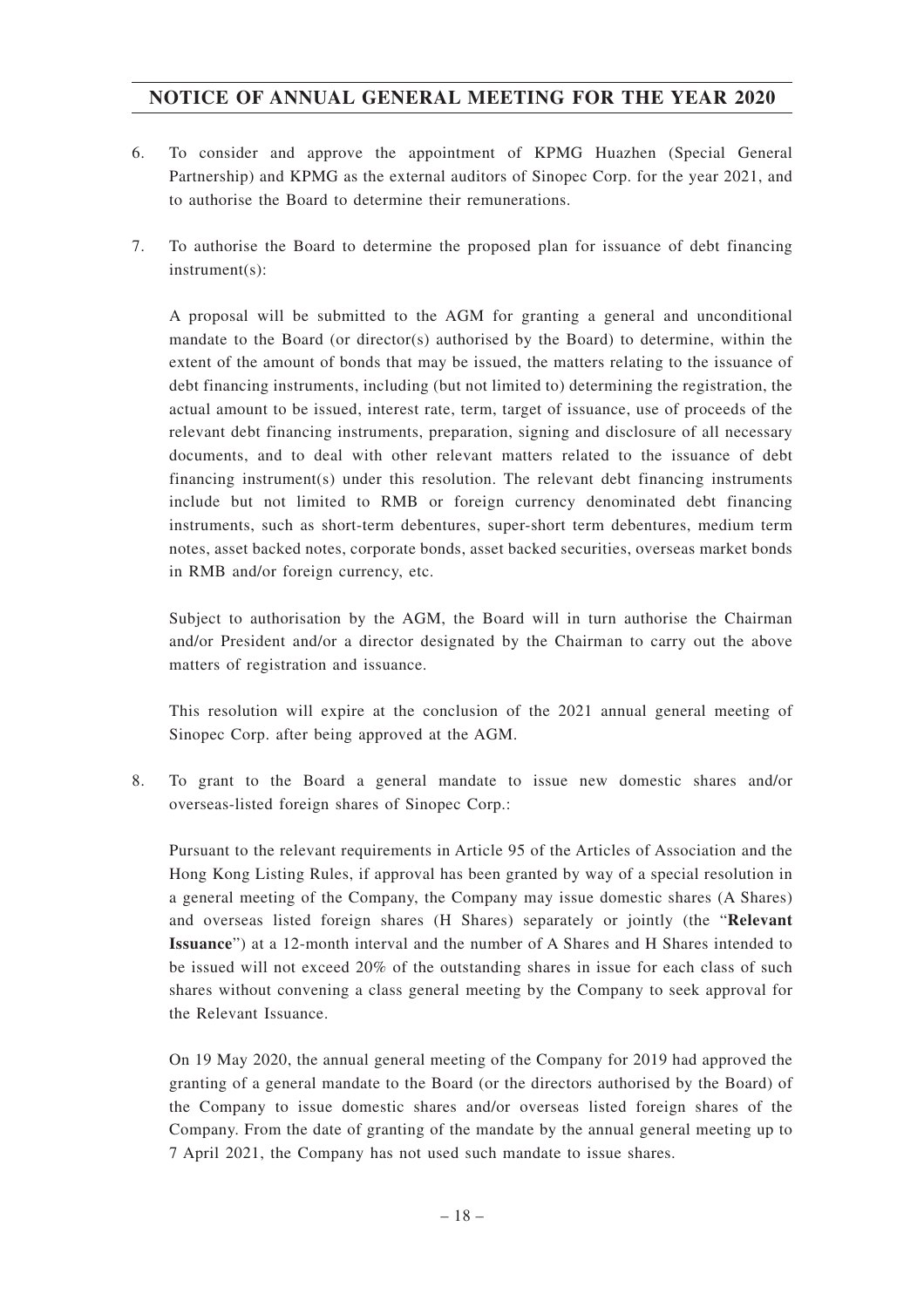In order to grant discretion to the Board on the flexibility of issuance of new shares, it is proposed to the shareholders at the Annual General Meeting, to grant the general mandate to issue new domestic shares of the Company ("**A Shares**") and overseas listed foreign shares of the Company ("**H Shares**") by way of special resolution ("**General Mandate**"):

- (1) To authorise the Board (or the directors authorised by the Board) to allot, issue and deal with shares or securities convertible into such shares, options, warrants or similar rights to subscribe for any A Shares or H Shares of Sinopec Corp. ("**Similar Rights**") not exceeding 20% of the existing A Share and H Shares in issue at the time when this resolution is passed at the Annual General Meeting. However, notwithstanding the obtaining of the general mandate by the Board, any issue of A Shares needs shareholders' approval at a general meeting in accordance with the relevant laws and regulations of the People's Republic of China ("**PRC**").
- (2) Subject to paragraphs (4) and (5) and pursuant to the PRC Company Law and the listing rules of the relevant stock exchanges (as amended from time to time), the exercise by the Board (or the directors authorised by the Board) of all the powers of Sinopec Corp. granted by the general and unconditional mandate to allot, issue and deal with A Shares and/or H Shares or Similar Rights and to determine the terms and conditions for the allotment and issuance of new shares or Similar Rights including but not limited to the following terms:
	- a. class and number of new shares to be issued;
	- b. price determination method of new shares and/or issue price (including price range);
	- c. the starting and closing dates for the issue;
	- d. class and number of the new shares to be issued to existing shareholders; and/or
	- e. the making or granting of offers, agreements, options, convertible rights or other relevant rights which might require the exercise of such powers.
- (3) The approval in paragraph (2) will authorise the Board (or the directors authorised by the Board) to make or grant offers, agreements and options during the Relevant Period that need or might need to be continued or implemented after the Relevant Period.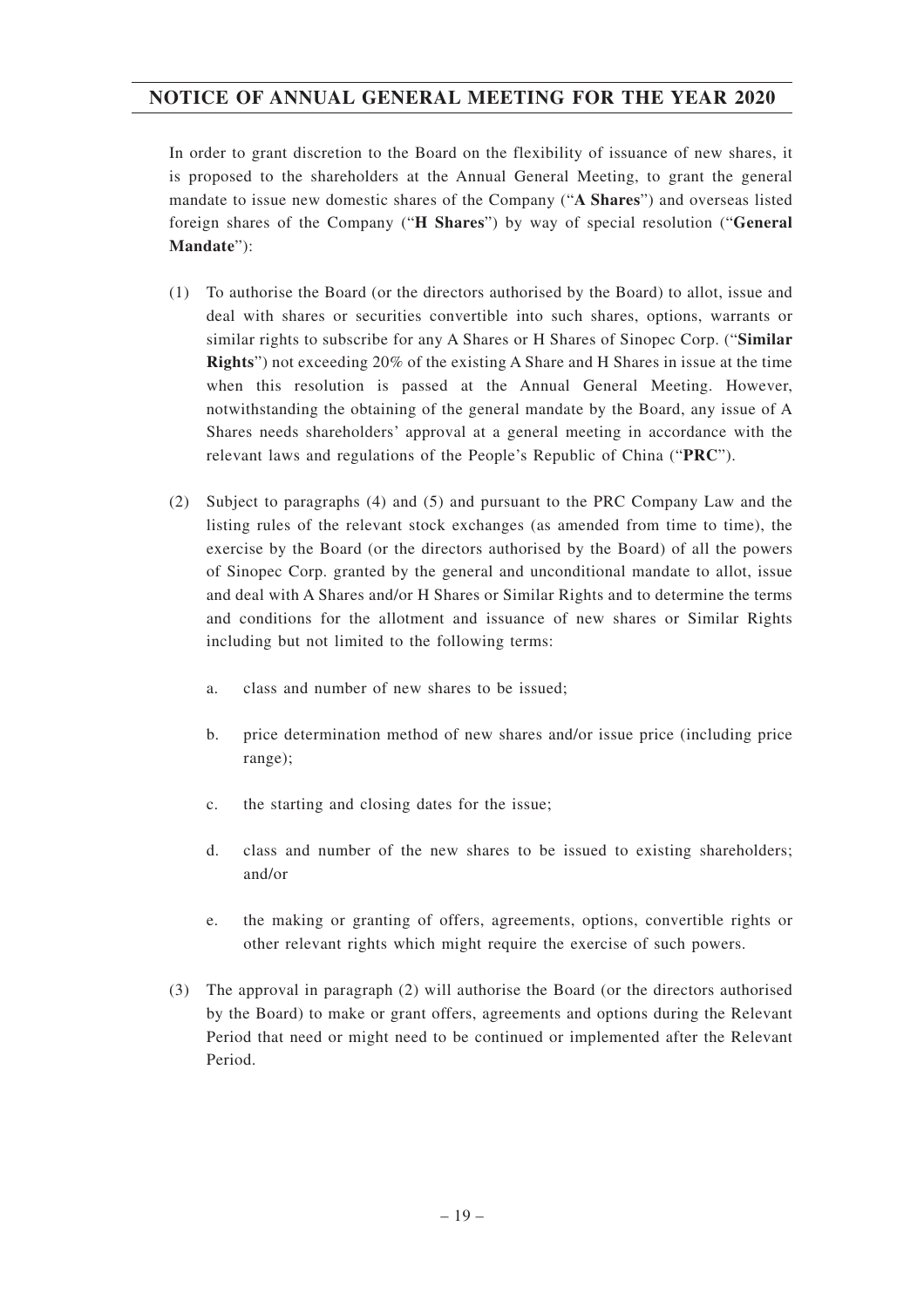- (4) The aggregate nominal amount of new A Shares and H Shares allotted, issued and dealt with or agreed conditionally or unconditionally to be allotted, issued and dealt with (whether pursuant to an option or otherwise) by the Board (or the directors authorised by the Board) during the Relevant Period pursuant to the approval in paragraph (2), other than issue of shares by conversion of the surplus reserve into share capital in accordance with the PRC Company Law and the Articles of Association, shall not exceed 20% of each class of the existing A Shares and H Shares in issue at the time when this resolution is passed at the Annual General Meeting.
- (5) In exercising the powers granted in paragraph (2), the Board (or the directors authorised by the Board) must (i) comply with the PRC Company Law and the relevant regulations stipulated (as amended from time to time) by the places where Sinopec Corp. is listed; and (ii) obtain approval from China Securities Regulatory Commission and other relevant PRC government departments.
- (6) For the purpose of this resolution, the relevant period shall commence from the date of passing this special resolution at the AGM and will expire on the earliest among ("**Relevant Period**"):
	- a. twelve months from the date of passing this resolution at the AGM;
	- b. the conclusion of the next annual general meeting of Sinopec Corp.; and
	- c. the revocation or variation of the General Mandate granted under this resolution by special resolution of the shareholders in a general meeting.
- (7) The Board (or the directors authorised by the Board), subject to the approval of the relevant authorities of the PRC and in accordance with the relevant laws, regulations and rules stipulated by the places where Sinopec Corp. is listed and the PRC Company Law, be and is hereby authorised to increase the registered capital of Sinopec Corp. to the required amount upon the exercise of the powers pursuant to paragraph (2) above.
- (8) To authorise the Board (or the directors authorised by the Board) to sign the necessary documents, complete the necessary formalities and take other necessary steps to complete the allotment and issue and listing of new shares, provided the same do not violate the relevant laws, administrative regulations, listing rules of the relevant stock exchanges and the Articles of Association.
- (9) Subject to the approval of the relevant PRC authorities, the Board (or the directors authorised by the Board) is hereby authorised to make appropriate and necessary amendments to the Articles of Association after completion of the allotment and issuance of new shares according to the method, type and number of the allotment and issue of new shares by Sinopec Corp. and the actual situation of the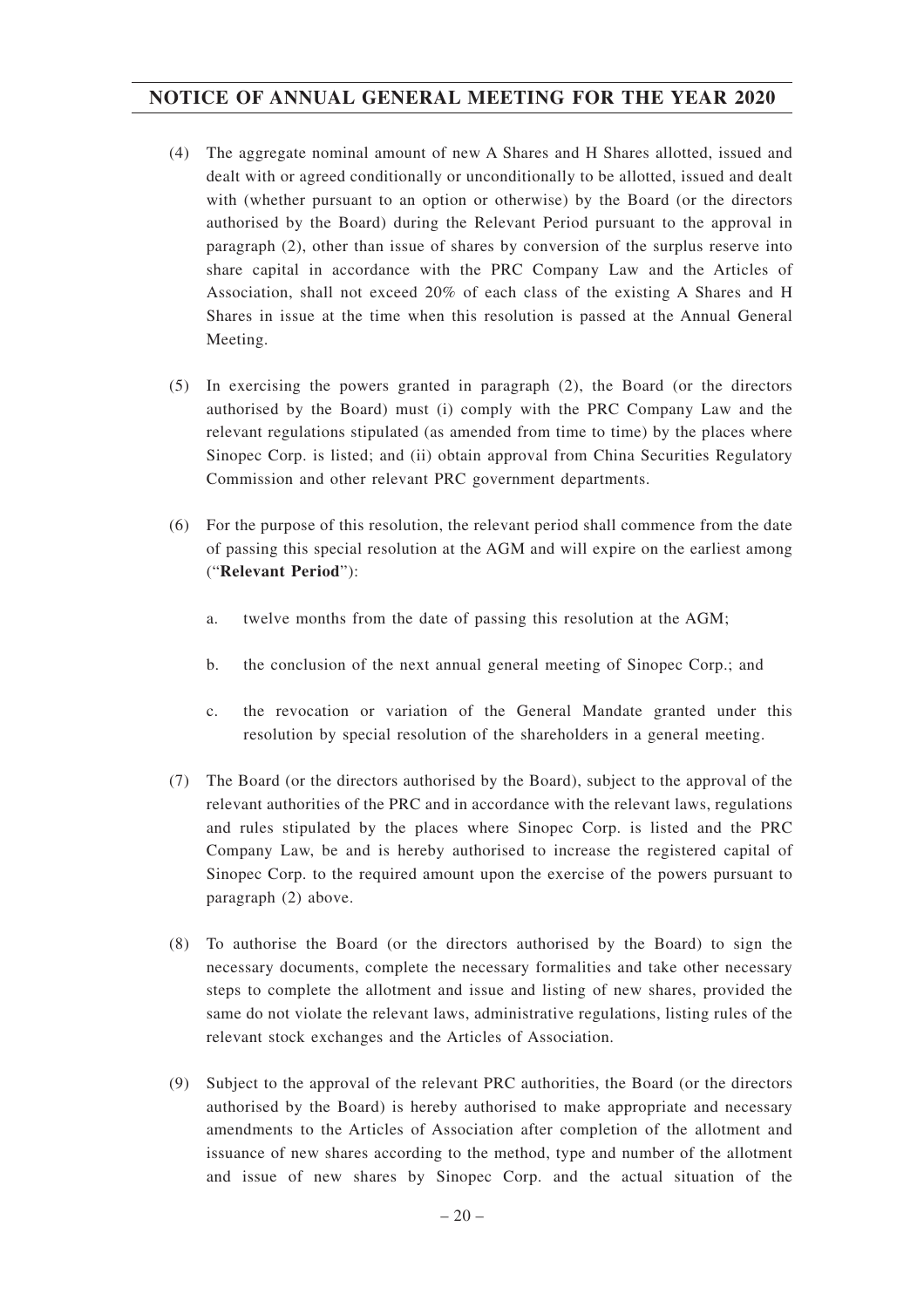shareholding structure of Sinopec Corp. at the time of completion of the allotment and issue of new shares in order to reflect the alteration of the share capital structure and registered capital of Sinopec Corp. pursuant to the exercise of this General Mandate.

9. To consider and approve the service contracts for the directors of the eighth session of the Board and the supervisors of the Board of Supervisors of Sinopec Corp. (including the salary terms).

*By way of cumulative voting:*

10.00 To elect the directors of the Board (not including independent non-executive directors):

- 10.01 To elect Mr. Zhang Yuzhuo as a non-executive director of the eighth session of the Board of the Company.
- 10.02 To elect Mr. Ma Yongsheng as an executive director of the eighth session of the Board of the Company.
- 10.03 To elect Mr. Zhao Dong as a non-executive director of the eighth session of the Board of the Company.
- 10.04 To elect Mr. Yu Baocai as an executive director of the eighth session of the Board of the Company.
- 10.05 To elect Mr. Liu Hongbin as an executive director of the eighth session of the Board of the Company.
- 10.06 To elect Mr. Ling Yiqun as an executive director of the eighth session of the Board of the Company.
- 10.07 To elect Mr. Li Yonglin as an executive director of the eighth session of the Board of the Company.
- 11.00 To elect the independent non-executive directors of the Board:
	- 11.01 To elect Mr. Cai Hongbin as an independent non-executive director of the eighth session of the Board of the Company.
	- 11.02 To elect Mr. Ng, Kar Ling Johnny as an independent non-executive director of the eighth session of the Board of the Company.
	- 11.03 To elect Ms. Shi Dan as an independent non-executive director of the eighth session of the Board of the Company.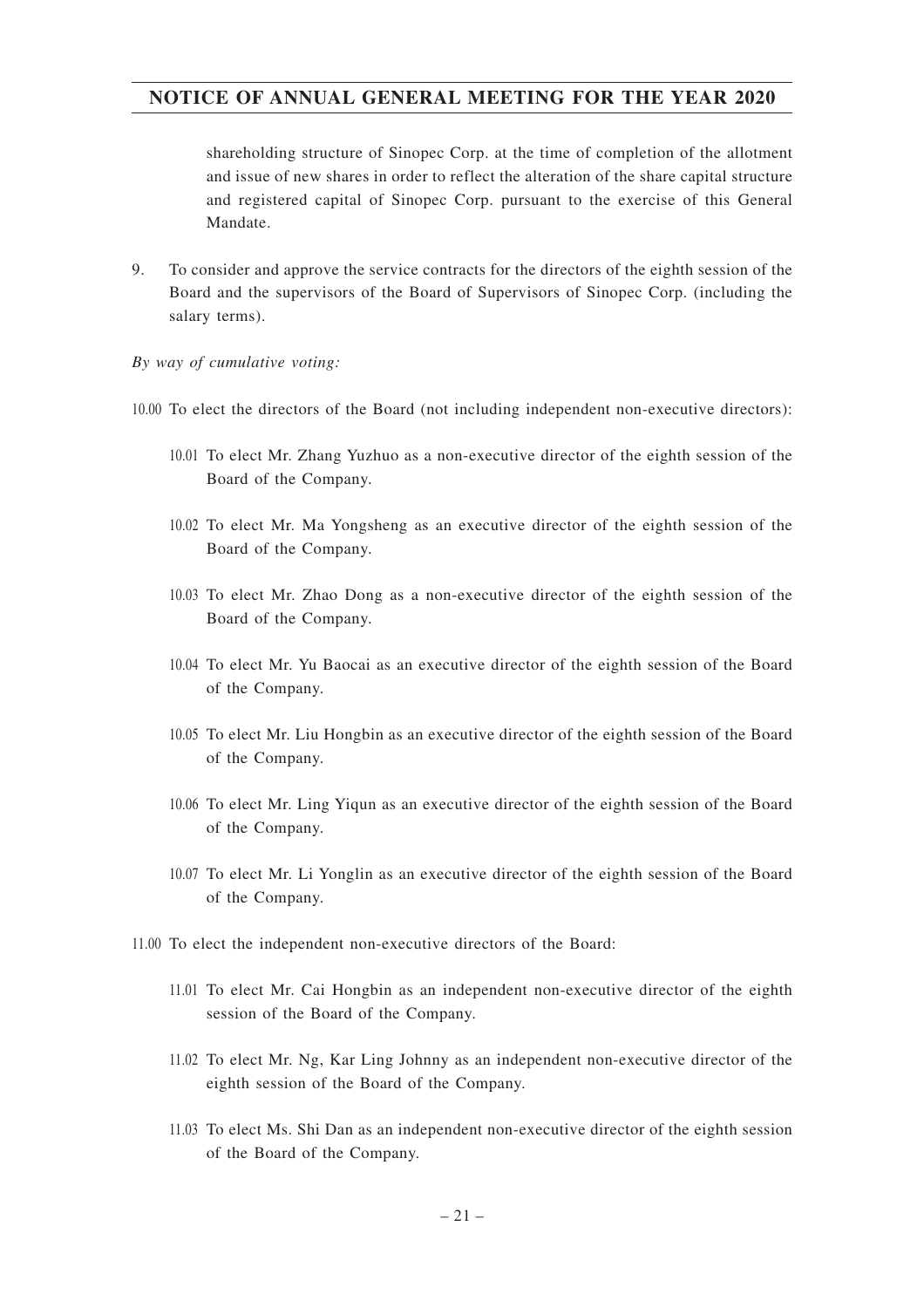- 11.04 To elect Mr. Bi Mingjian as an independent non-executive director of the eighth session of the Board of the Company.
- 12.00 To elect the supervisors (not including the employee representative supervisors):
	- 12.01 To elect Mr. Zhang Shaofeng as an external supervisor of the eighth session of the board of supervisors of the Company.
	- 12.02 To elect Mr. Jiang Zhenying as an external supervisor of the eighth session of the board of supervisors of the Company.
	- 12.03 To elect Mr. Zhang Zhiguo as an external supervisor of the eighth session of the board of supervisors of the Company.
	- 12.04 To elect Mr. Yin Zhaolin as an external supervisor of the eighth session of the board of supervisors of the Company.
	- 12.05 To elect Mr. Zhou Liwei as an external supervisor of the eighth session of the board of supervisors of the Company.
	- 12.06 To elect Mr. Guo Hongjin as an internal supervisor of the eighth session of the board of supervisors of the Company.

Resolutions 7 and 8 are special resolutions.

Details of the resolutions are included in the circular and the notice of the AGM to be dispatched by Sinopec Corp. and are also available at the website of the Shanghai Stock Exchange (http://www.sse.com.cn) and the website of the Stock Exchange of Hong Kong Limited (http://www.hkexnews.hk).

> By Order of the Board **China Petroleum & Chemical Corporation Huang Wensheng** *Vice President and Secretary to the Board of Directors*

Beijing, PRC 9 April 2021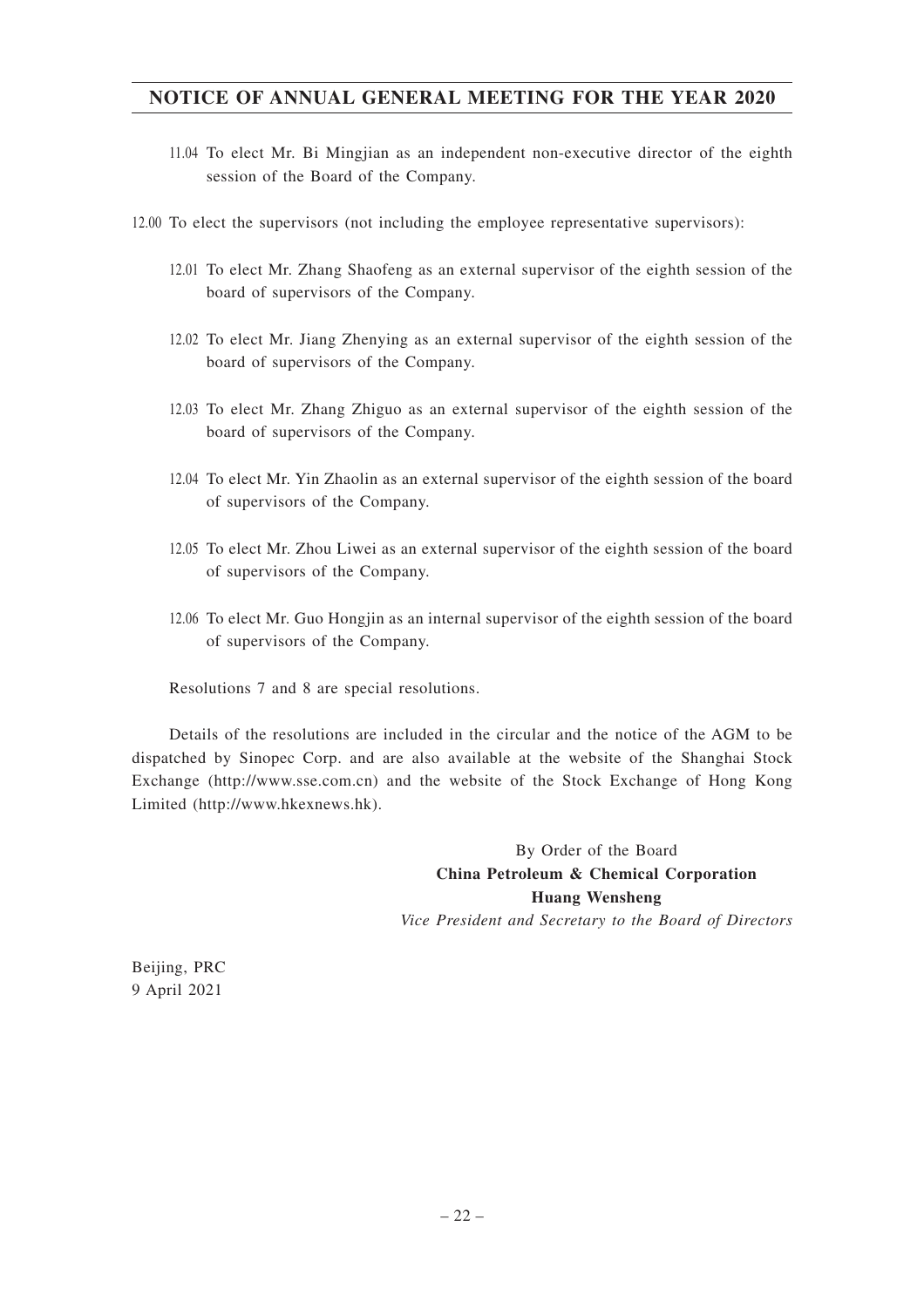*Notes:*

#### **I. ATTENDEES OF ANNUAL GENERAL MEETING**

#### **1. Eligibility for attending the Annual General Meeting**

Holders of A Shares whose names appear on the domestic shares register maintained by China Securities Depository & Clearing Corporation Limited Shanghai Branch and holders of H Shares whose names appear on the register of members maintained by Hong Kong Registrars Limited at the close of business on Friday, 23 April 2021 are eligible to attend the Annual General Meeting. Holders of H Shares who wish to attend the Annual General Meeting shall lodge their share certificates accompanied by the transfer documents with Hong Kong Registrars Limited (the address is Shops 1712-1716, 17th Floor, Hopewell Centre, 183 Queen's Road East, Wan Chai, Hong Kong) before 4:30 p.m. on Friday, 23 April 2021.

#### **2. Proxy**

- (1) A member eligible to attend and vote at Annual General Meeting is entitled to appoint, in written form, one or more proxies to attend and vote on its behalf. A proxy need not be a shareholder of Sinopec Corp.
- (2) A proxy should be appointed by a written instrument signed by the appointer or its attorney duly authorised in writing. If the form of proxy is signed by the attorney of the appointer, the power of attorney authorising that attorney to sign or other authorisation document(s) must be notarised.
- (3) To be valid, the power of attorney or other authorisation document(s) which have been notarised together with the completed form of proxy must be delivered to the statutory address of Sinopec Corp. not less than 24 hours before the designated time for holding the Annual General Meeting (i.e. before 9:00 a.m. 24 May 2021 Hong Kong time). Holders of A Shares shall deliver the relevant document(s) to Board Secretariat of Sinopec Corp. (the address is 22 Chaoyangmen North Street, Chaoyang District, Beijing 100728, PRC). Holder(s) of H Shares shall deliver the relevant document(s) to the Hong Kong Registrars Limited (the address is 17M Floor, Hopewell Centre, 183 Queen's Road East, Wan Chai, Hong Kong).
- (4) Shareholders or their proxies may exercise the right to vote by poll.
- **3.** The directors, supervisors and senior management of Sinopec Corp.
- **4.** Legal advisors of Sinopec Corp.
- **5.** Others.

#### **II. REGISTRATION PROCEDURES FOR ATTENDING THE ANNUAL GENERAL MEETING**

- 1. A shareholder or his proxy shall produce proof of identity when attending the meeting. If a shareholder is a legal person, its legal representative or other persons authorised by the board of directors or other governing body of such shareholder may attend the Annual General Meeting by producing a copy of the resolution of the board of directors or other governing body of such shareholder appointing such persons to attend the meeting.
- 2. Holders of H Shares and A Shares intending to attend the Annual General Meeting should return the reply slip for attending the Annual General Meeting to Board Secretariat of Sinopec Corp. during hours between 9:00 a.m. and 11:30 a.m., 2:00 p.m. and 4:30 p.m. on every business day on or before Wednesday, 5 May 2021 in person, by post or by fax.
- 3. Closure of Register of Members. The H Share register of members of Sinopec Corp. will be closed from Saturday, 24 April 2021 to Tuesday, 25 May 2021 (both days inclusive).